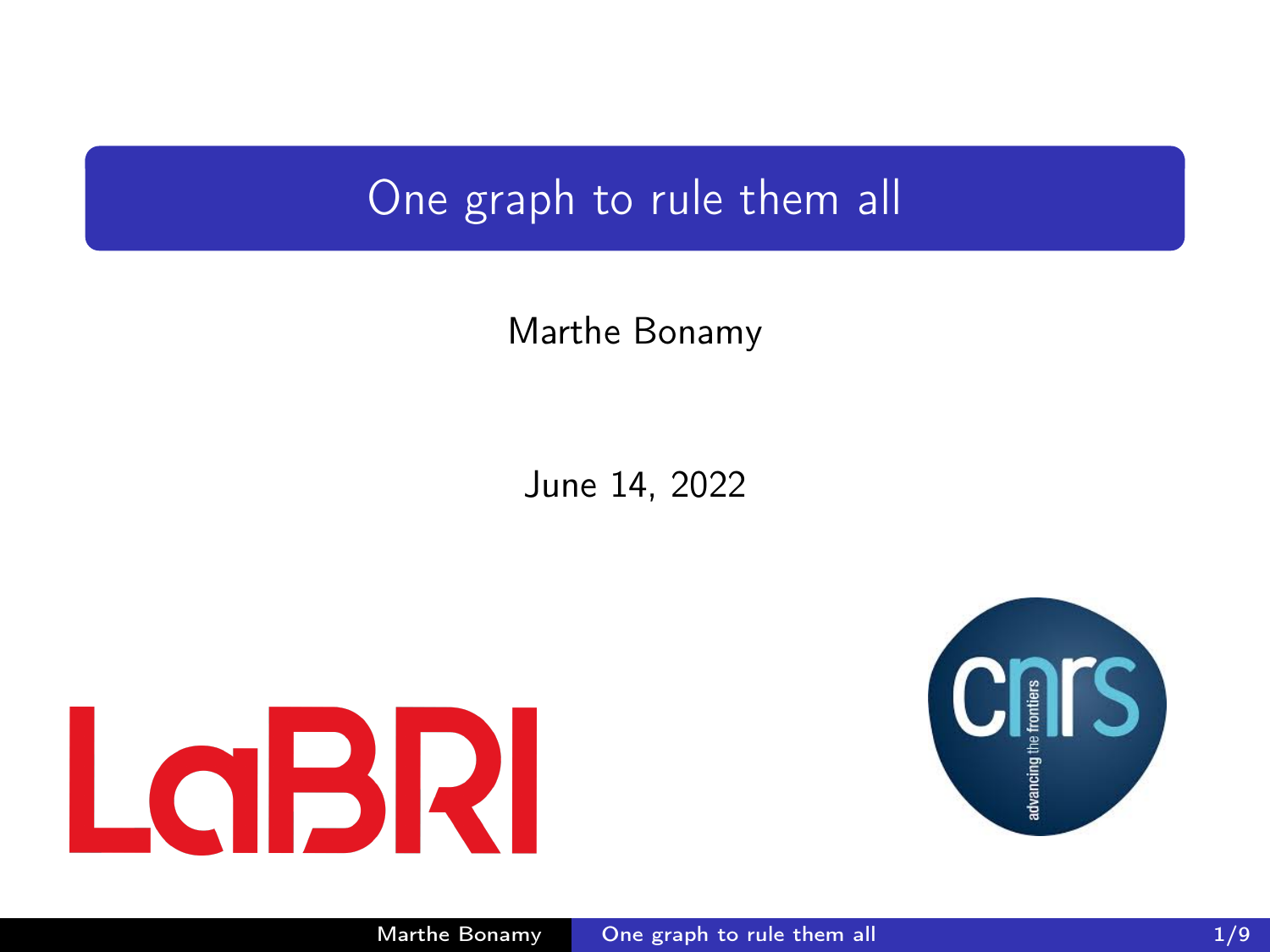Universal graph for  $H$ : graph containing all graphs in  $H$  as induced subgraphs.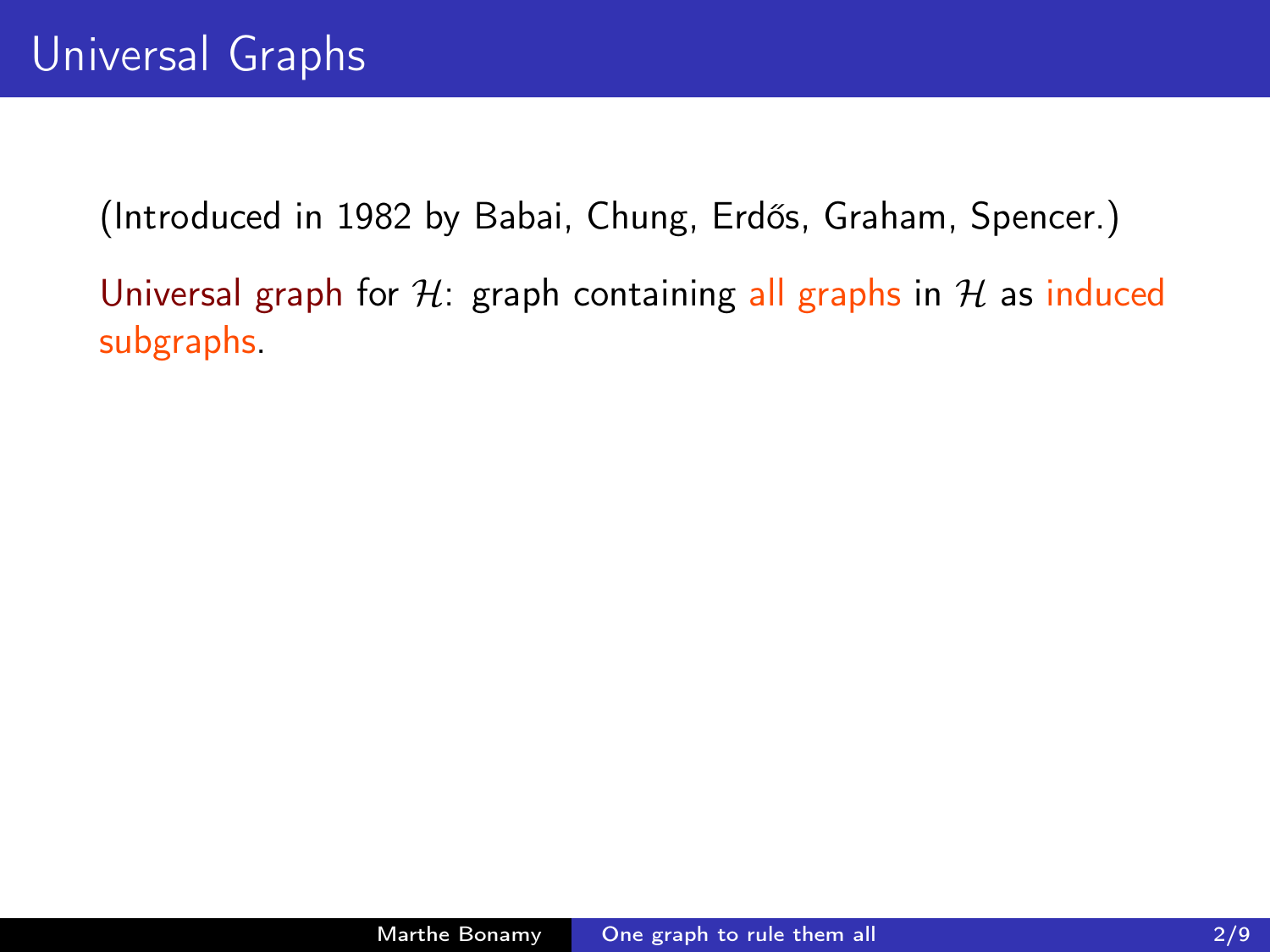Universal graph for H: graph containing all graphs in H as induced subgraphs. (Usually: all graphs in  $H$  with *n* vertices)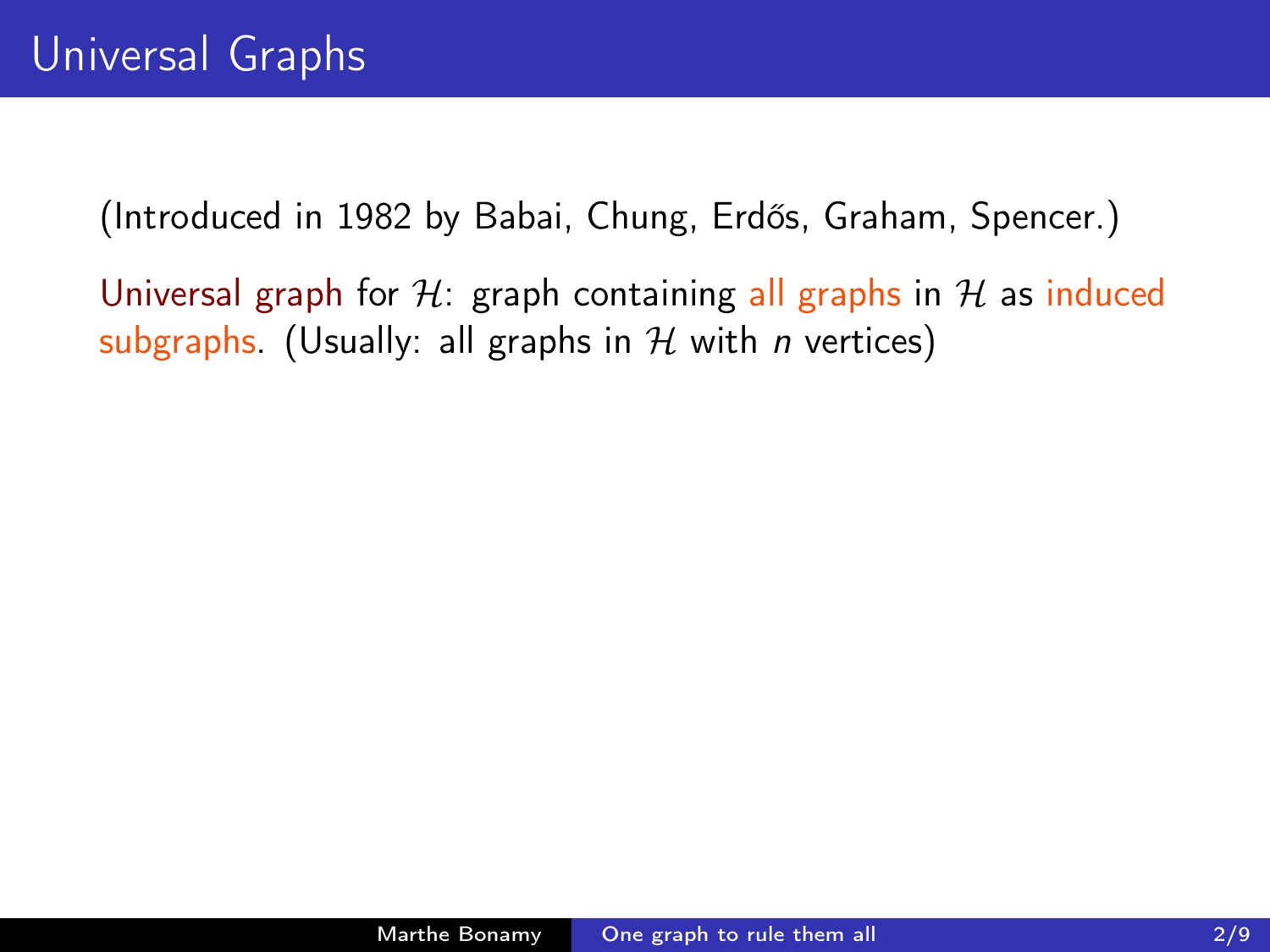Universal graph for H: graph containing all graphs in H as induced subgraphs. (Usually: all graphs in  $H$  with *n* vertices)

Union of paths?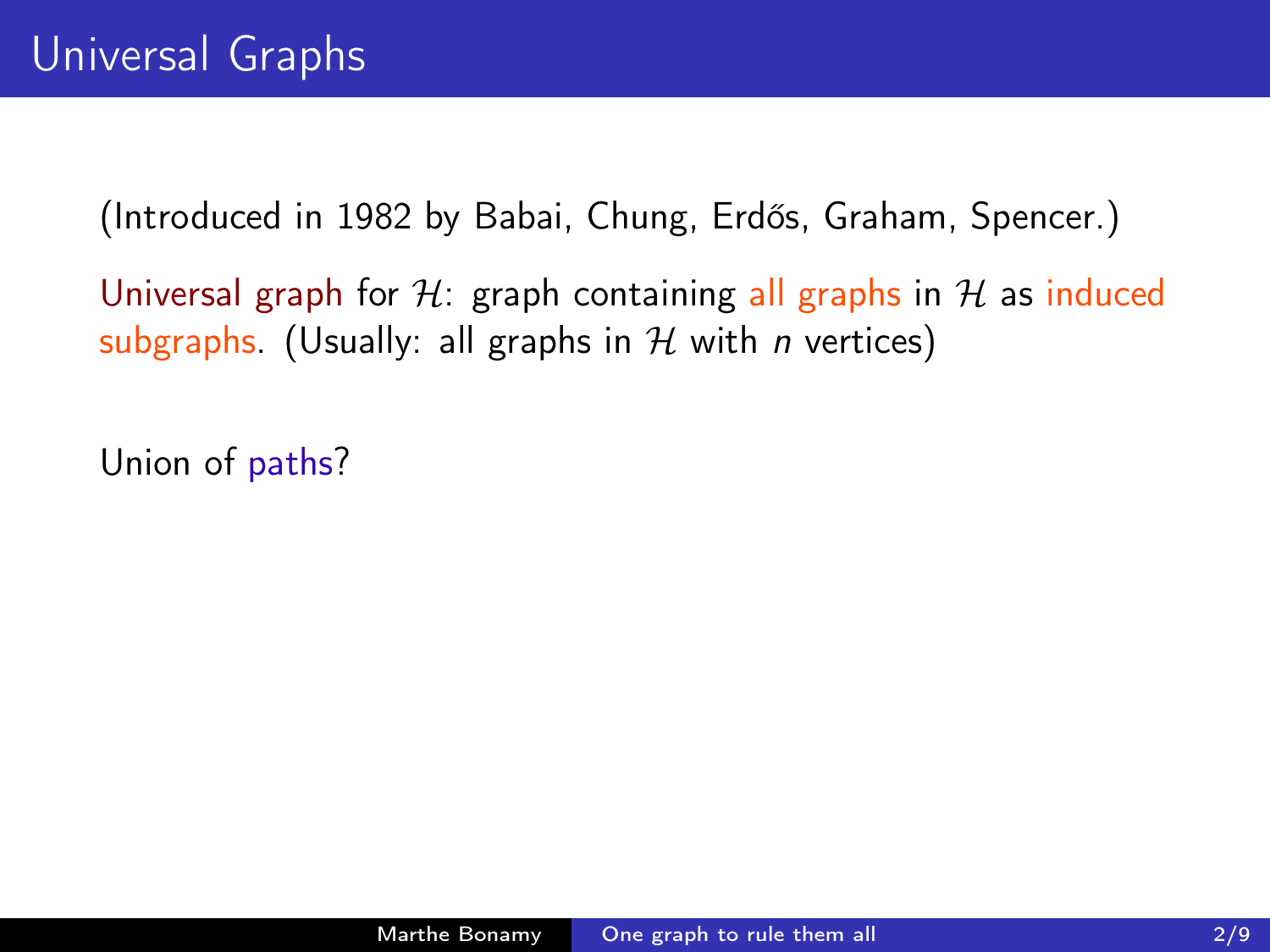Universal graph for H: graph containing all graphs in H as induced subgraphs. (Usually: all graphs in  $H$  with *n* vertices)

Union of paths?  $O(n)$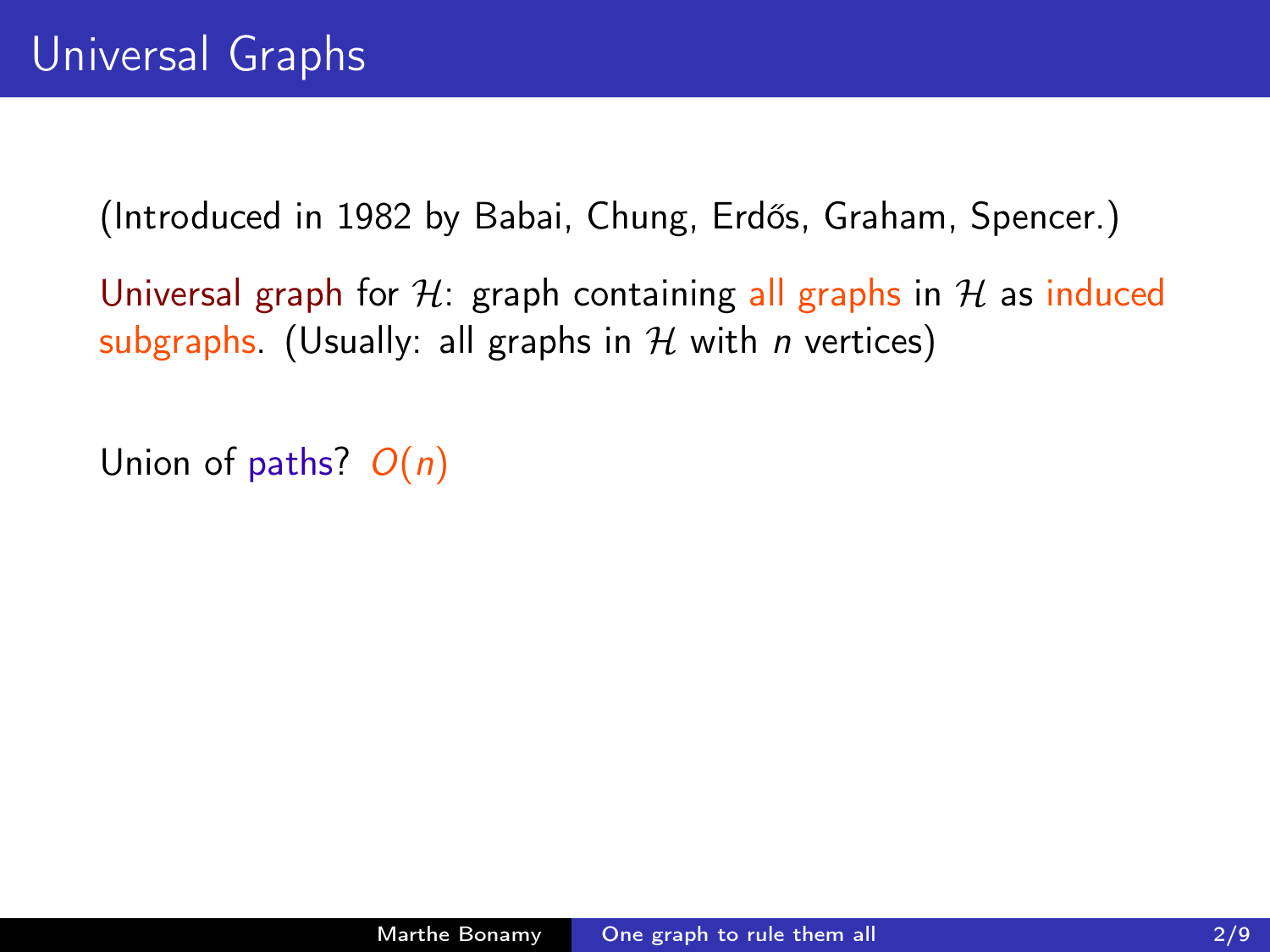Universal graph for H: graph containing all graphs in H as induced subgraphs. (Usually: all graphs in  $H$  with *n* vertices)

Union of paths?  $O(n)$ 

Union of cycles?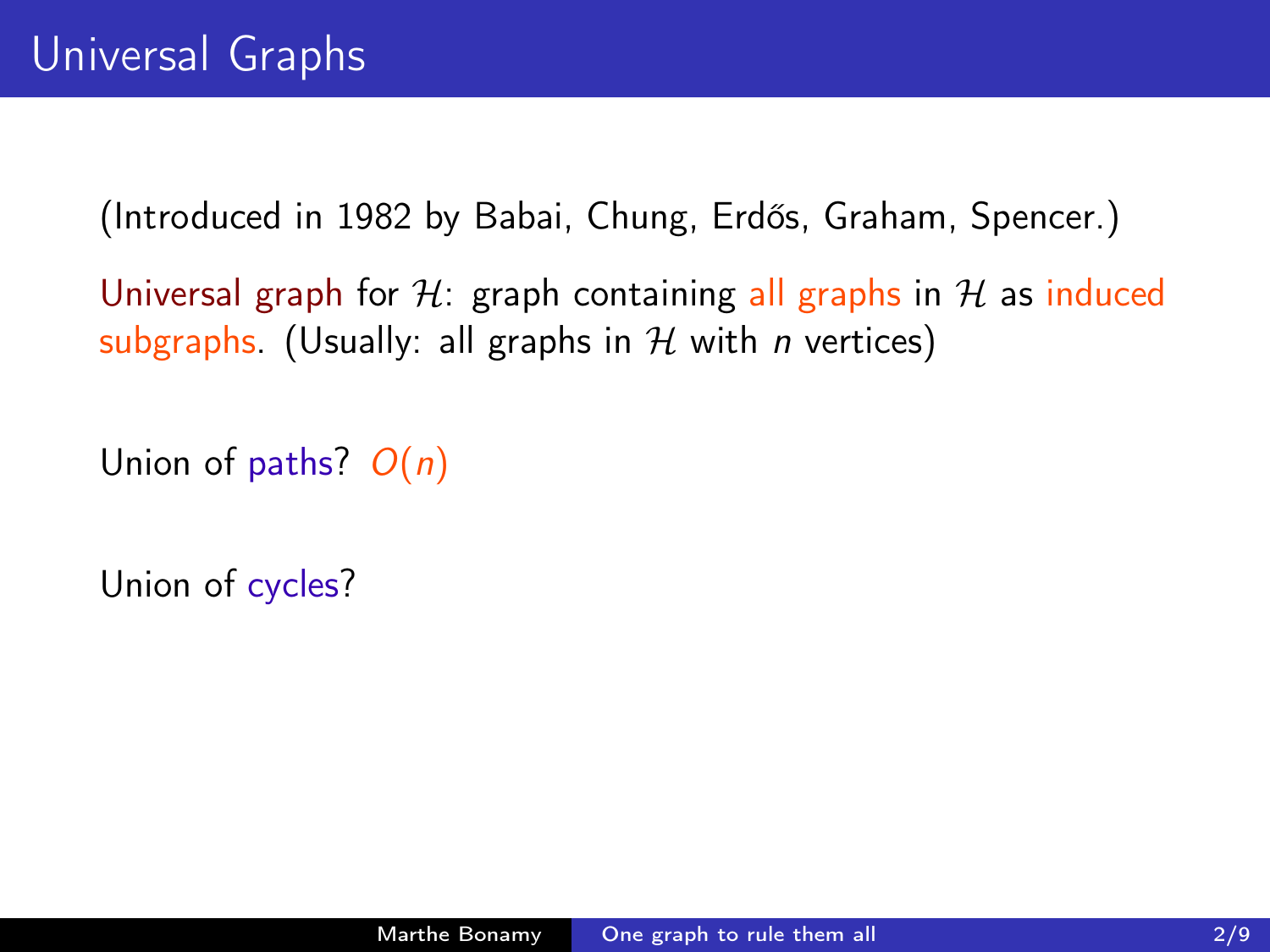Universal graph for  $H$ : graph containing all graphs in  $H$  as induced subgraphs. (Usually: all graphs in  $H$  with *n* vertices)

Union of paths?  $O(n)$ 

Union of cycles?  $O(n)$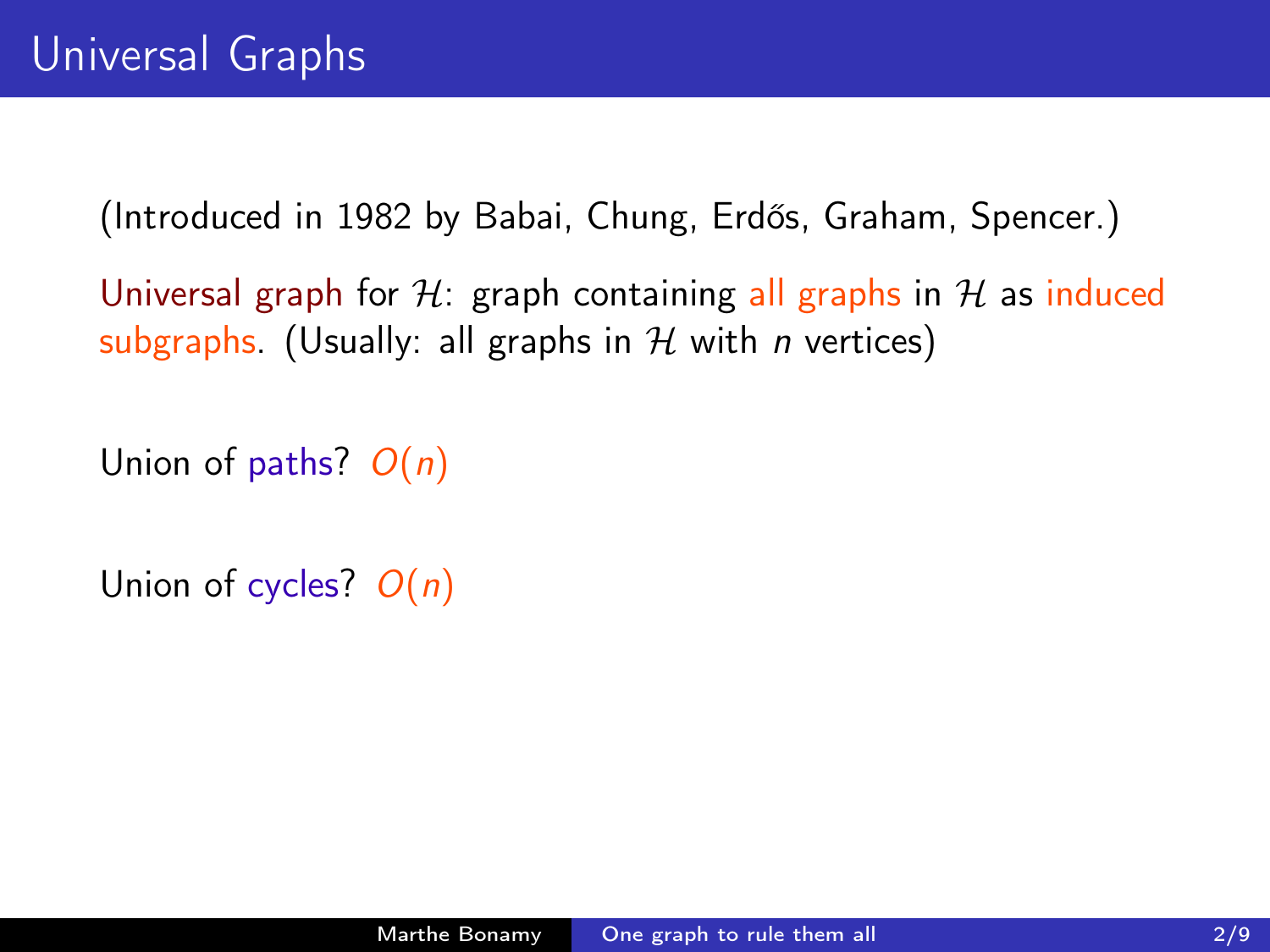Universal graph for H: graph containing all graphs in H as induced subgraphs. (Usually: all graphs in  $H$  with *n* vertices)

Union of paths?  $O(n)$ 

Union of cycles?  $O(n)$ 

Trees?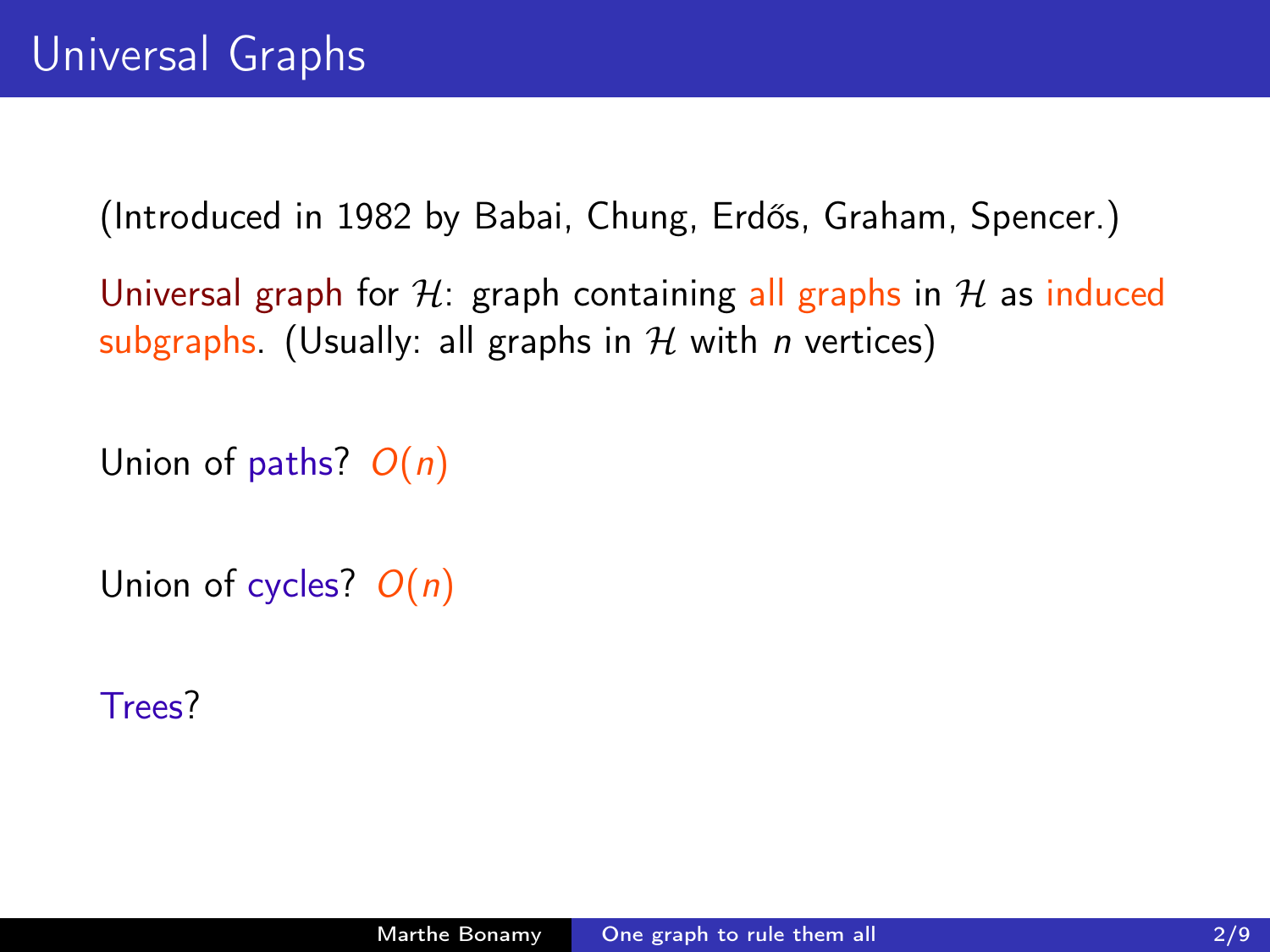Input: any tree  $T$  on *n* vertices Output: a label on  $k$  bits for each vertex of  $T$  encoding adjacencies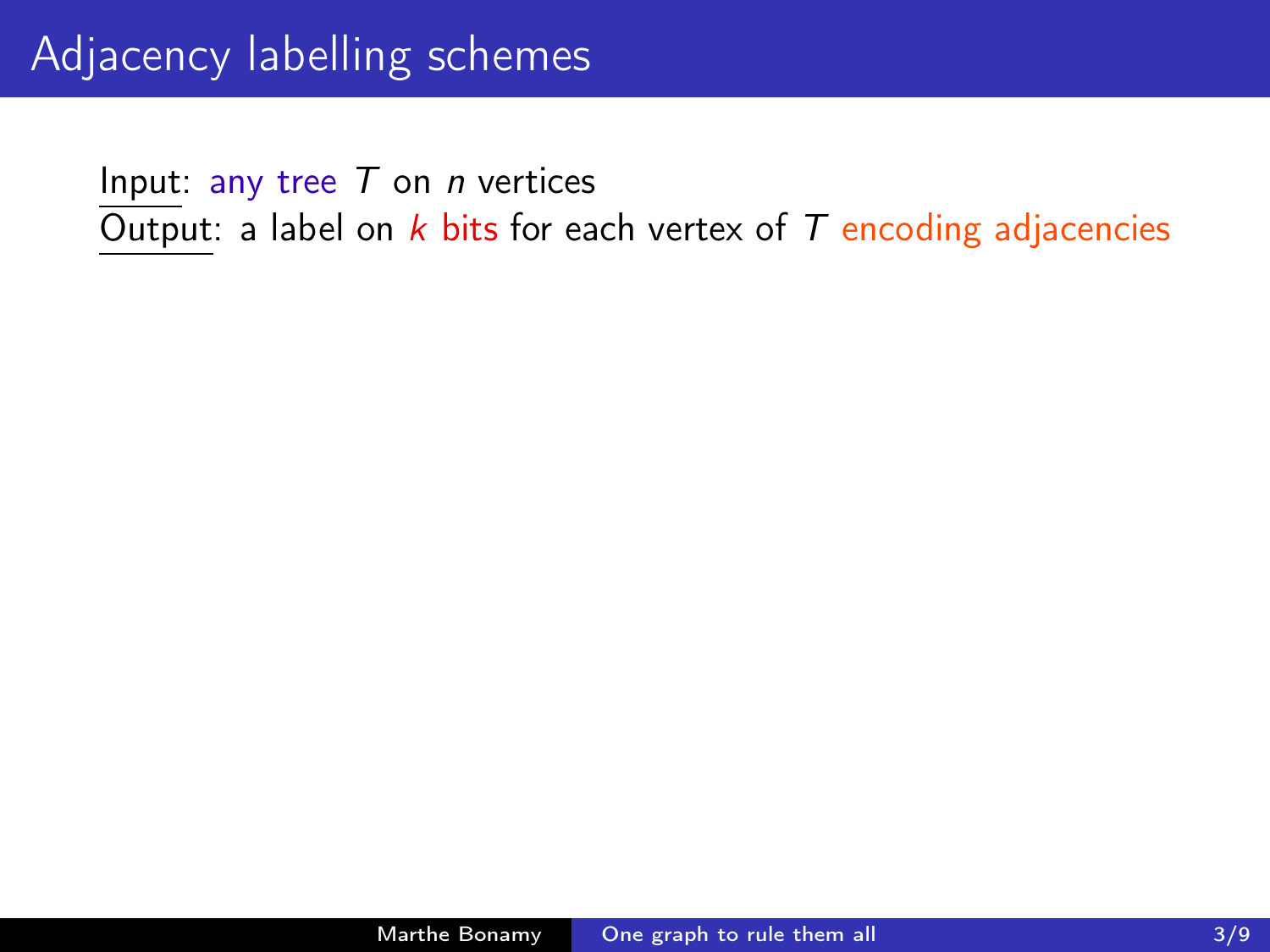## Adjacency labelling schemes

Input: any tree  $T$  on *n* vertices Output: a label on  $k$  bits for each vertex of  $T$  encoding adjacencies

 $U_n$ : graph containing all trees on *n* vertices as induced subgraphs.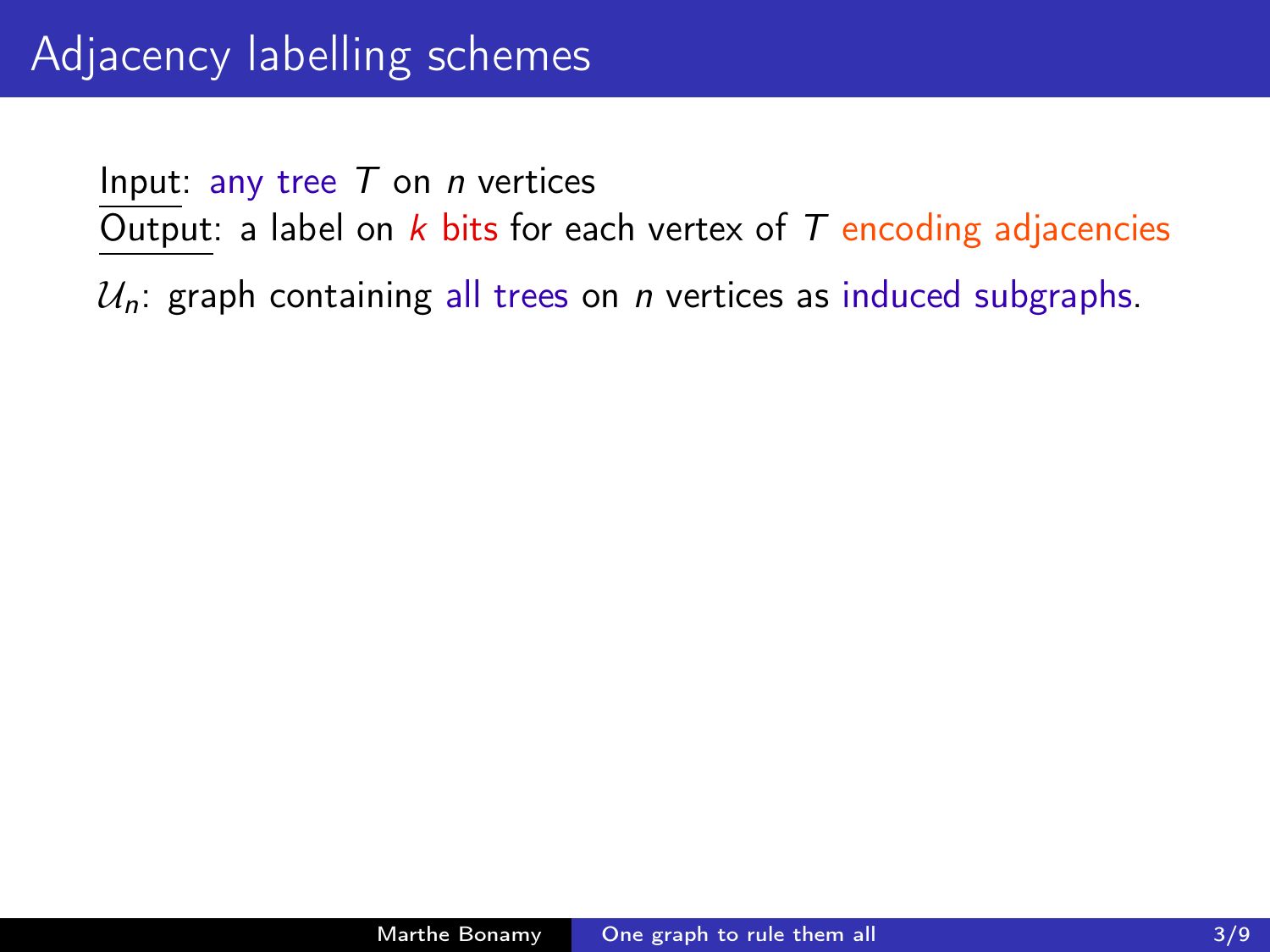Input: any tree  $T$  on *n* vertices Output: a label on  $k$  bits for each vertex of  $T$  encoding adjacencies  $U_n$ : graph containing all trees on *n* vertices as induced subgraphs. Vertices of  $\mathcal{U}_n \Leftrightarrow$  Labels for vertices of a tree on *n* vertices. "Labelling scheme" with labels on k bits  $\Leftrightarrow$  Universal graph on  $2^k$ vertices.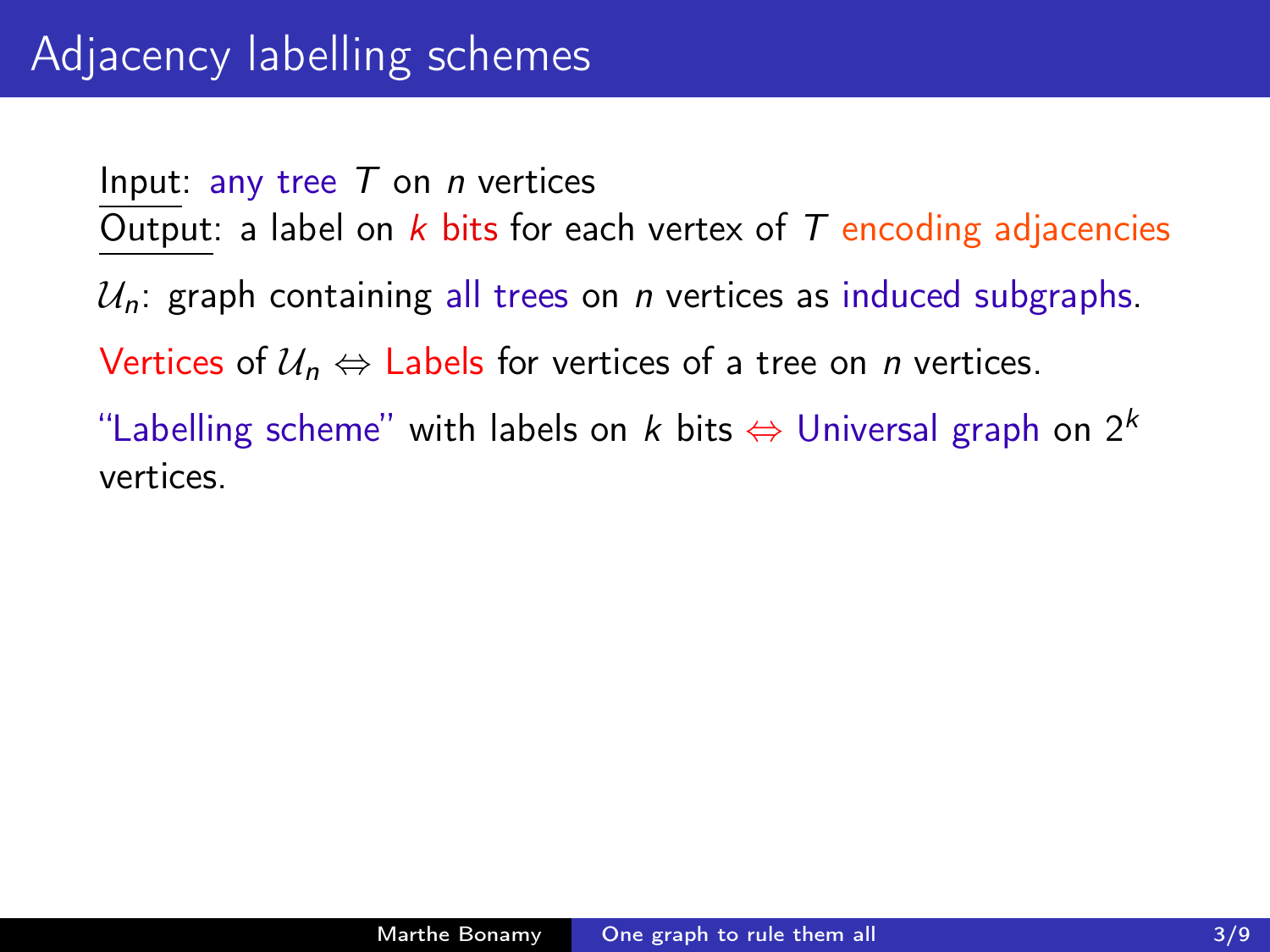Input: any tree  $T$  on *n* vertices Output: a label on  $k$  bits for each vertex of  $T$  encoding adjacencies  $U_n$ : graph containing all trees on *n* vertices as induced subgraphs. Vertices of  $\mathcal{U}_n \Leftrightarrow$  Labels for vertices of a tree on *n* vertices. "Labelling scheme" with labels on k bits  $\Leftrightarrow$  Universal graph on  $2^k$ vertices.

Implicit representation.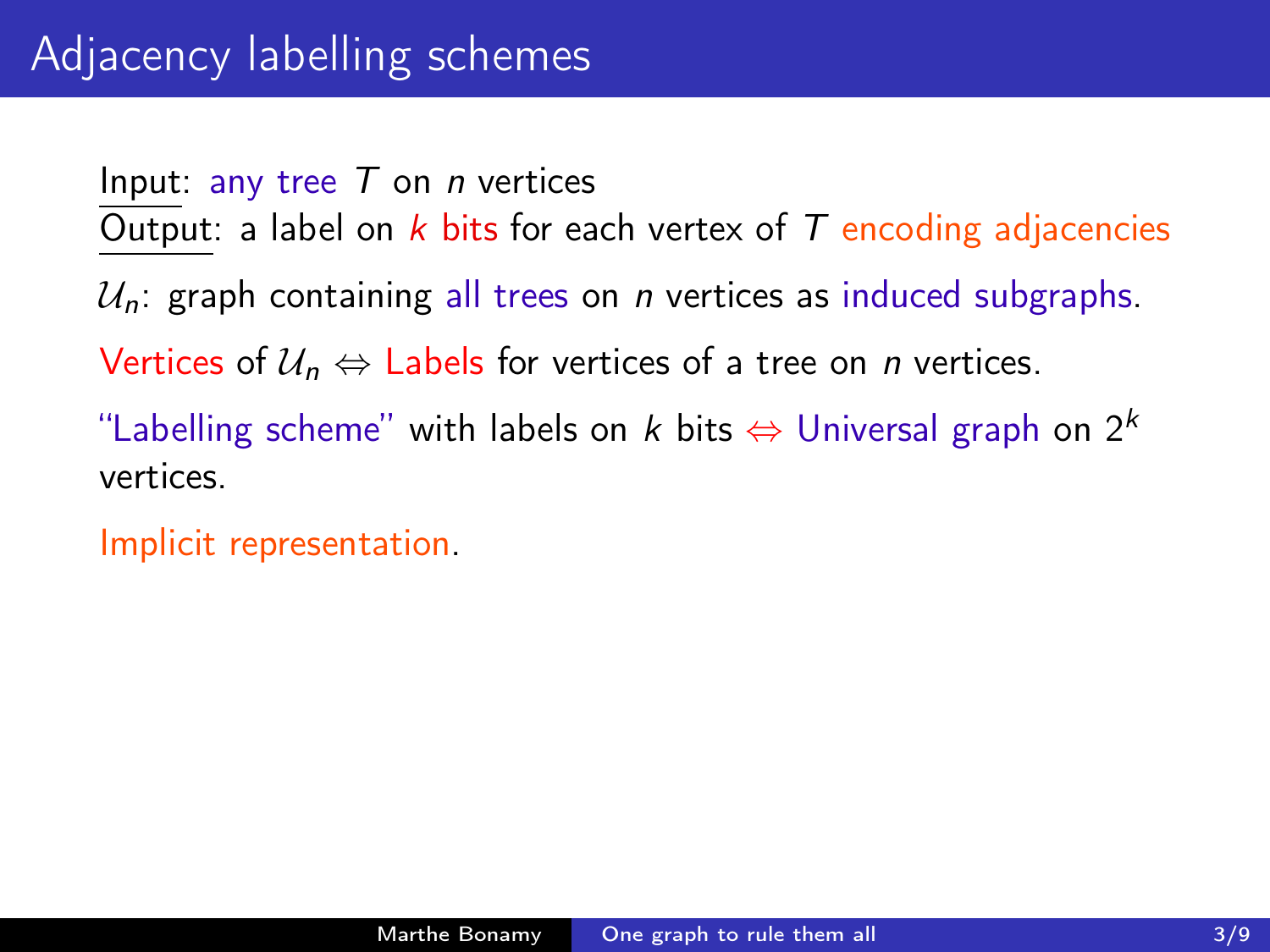Input: any tree  $T$  on *n* vertices Output: a label on  $k$  bits for each vertex of  $T$  encoding adjacencies  $U_n$ : graph containing all trees on *n* vertices as induced subgraphs. Vertices of  $\mathcal{U}_n \Leftrightarrow$  Labels for vertices of a tree on *n* vertices. "Labelling scheme" with labels on k bits  $\Leftrightarrow$  Universal graph on  $2^k$ vertices.

Implicit representation.

Labelling scheme of size 2 log n for trees *(name, name of the father)*. So universal graph of size  $n^2$  for trees.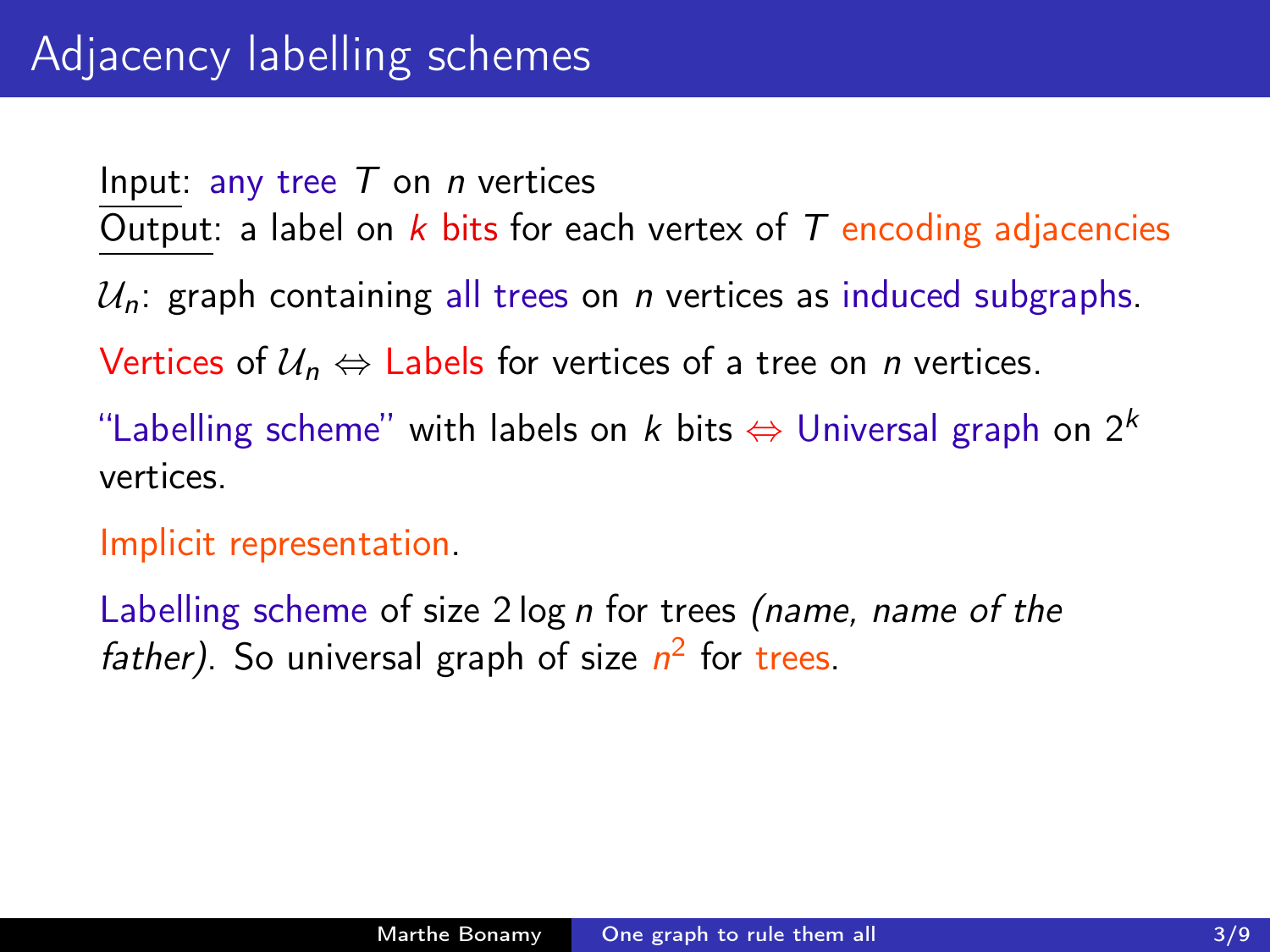Input: any tree  $T$  on *n* vertices Output: a label on  $k$  bits for each vertex of  $T$  encoding adjacencies  $U_n$ : graph containing all trees on *n* vertices as induced subgraphs. Vertices of  $\mathcal{U}_n \Leftrightarrow$  Labels for vertices of a tree on *n* vertices. "Labelling scheme" with labels on k bits  $\Leftrightarrow$  Universal graph on 2<sup>k</sup> vertices.

Implicit representation.

Labelling scheme of size 2 log n for trees *(name, name of the father)*. So universal graph of size  $n^2$  for trees.

### Theorem (Alstrup, Dahlgaard, Knudsen '17)

Universal graph for trees on  $O(n)$  vertices.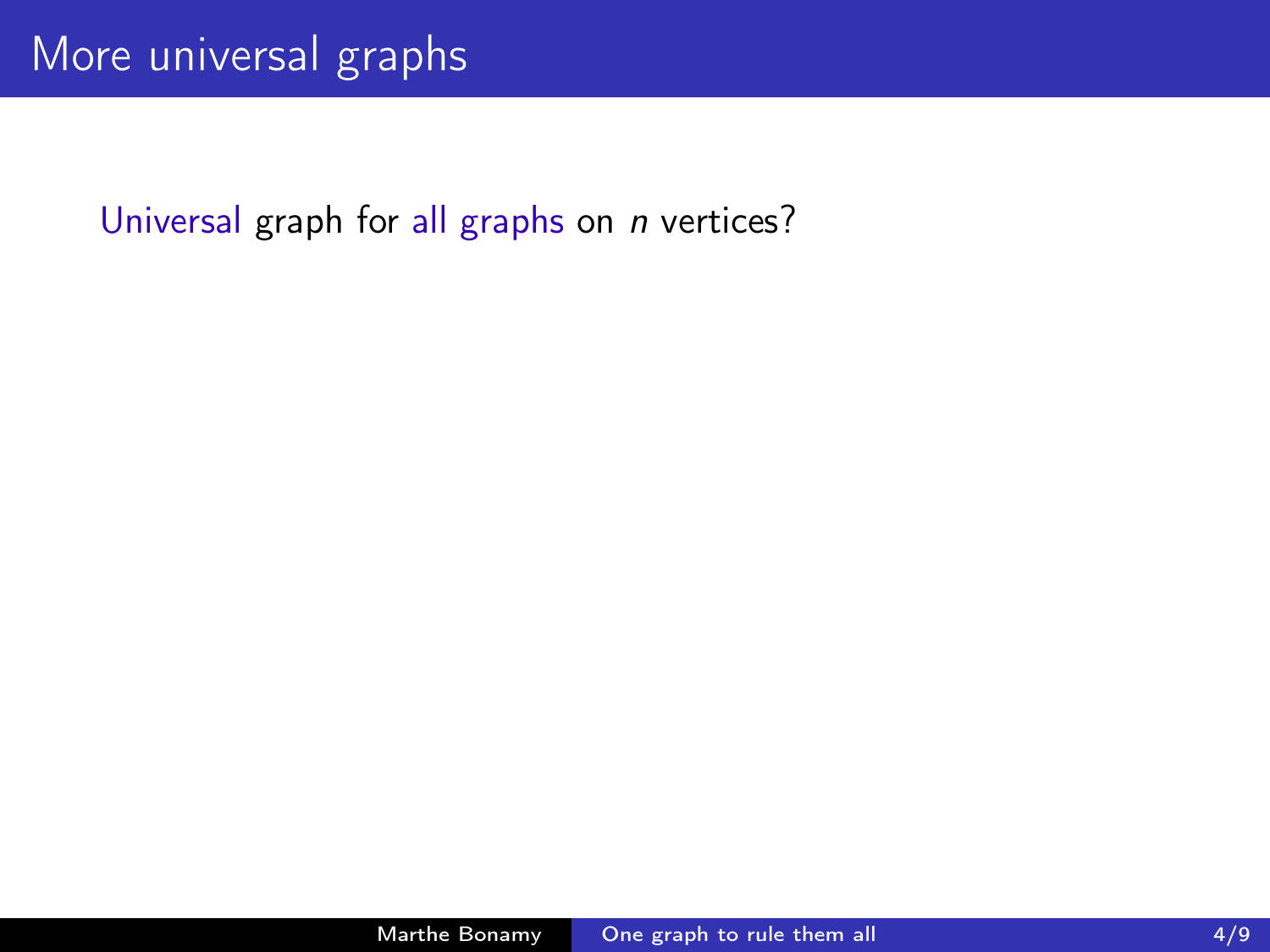### Theorem (Alon '17)

Universal graph for all graphs on  $(1+o(1)) \cdot 2^{\frac{n-1}{2}}$  vertices.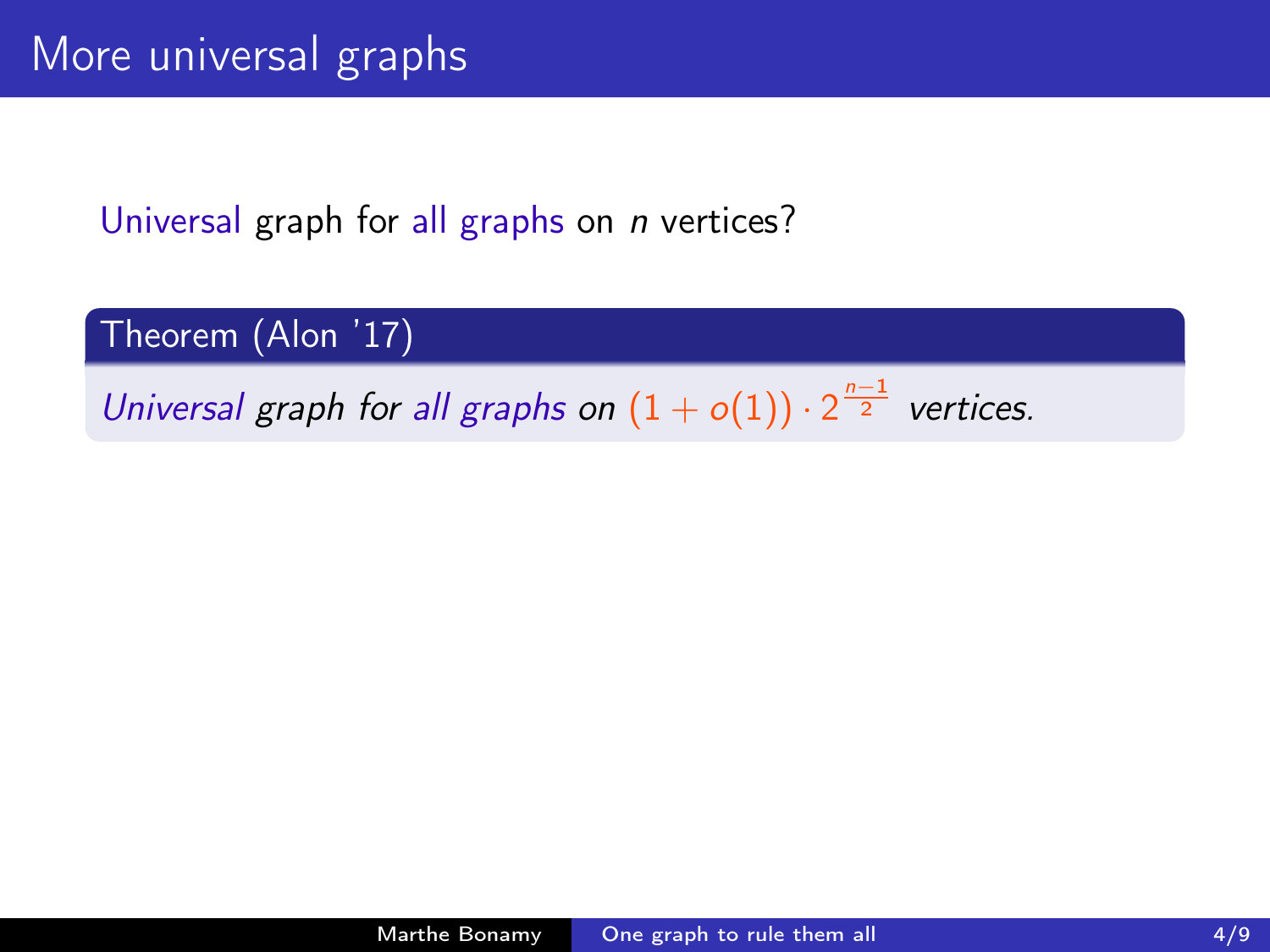### Theorem (Alon '17)

Universal graph for all graphs on  $(1+o(1)) \cdot 2^{\frac{n-1}{2}}$  vertices.

Tight!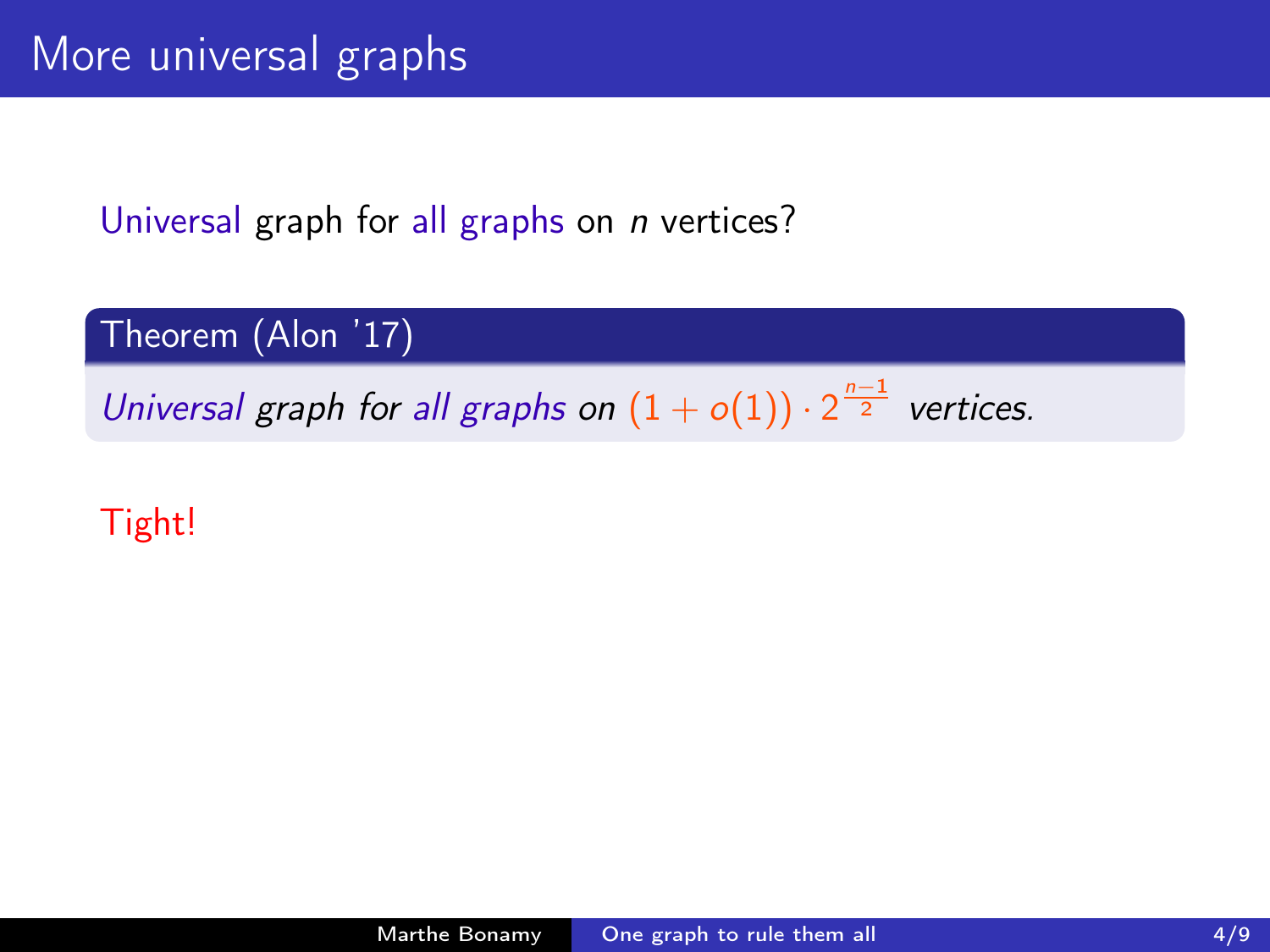### Theorem (Alon '17)

Universal graph for all graphs on  $(1+o(1)) \cdot 2^{\frac{n-1}{2}}$  vertices.

Tight!

Universal graph for planar graphs?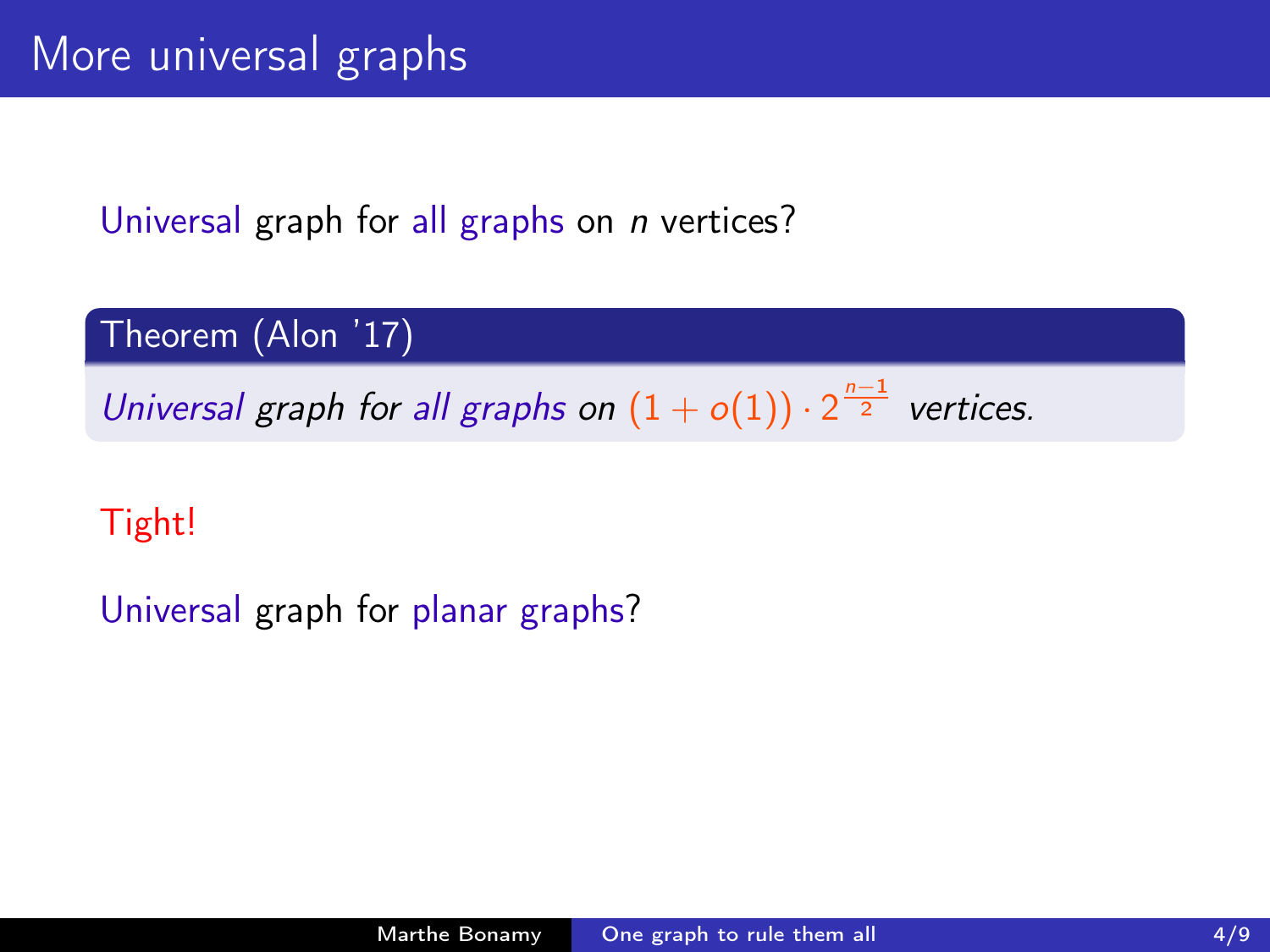Theorem (Alon '17)

Universal graph for all graphs on  $(1+o(1)) \cdot 2^{\frac{n-1}{2}}$  vertices.

Tight!

Universal graph for planar graphs?

 $n^6$ : easy (5-degeneracy),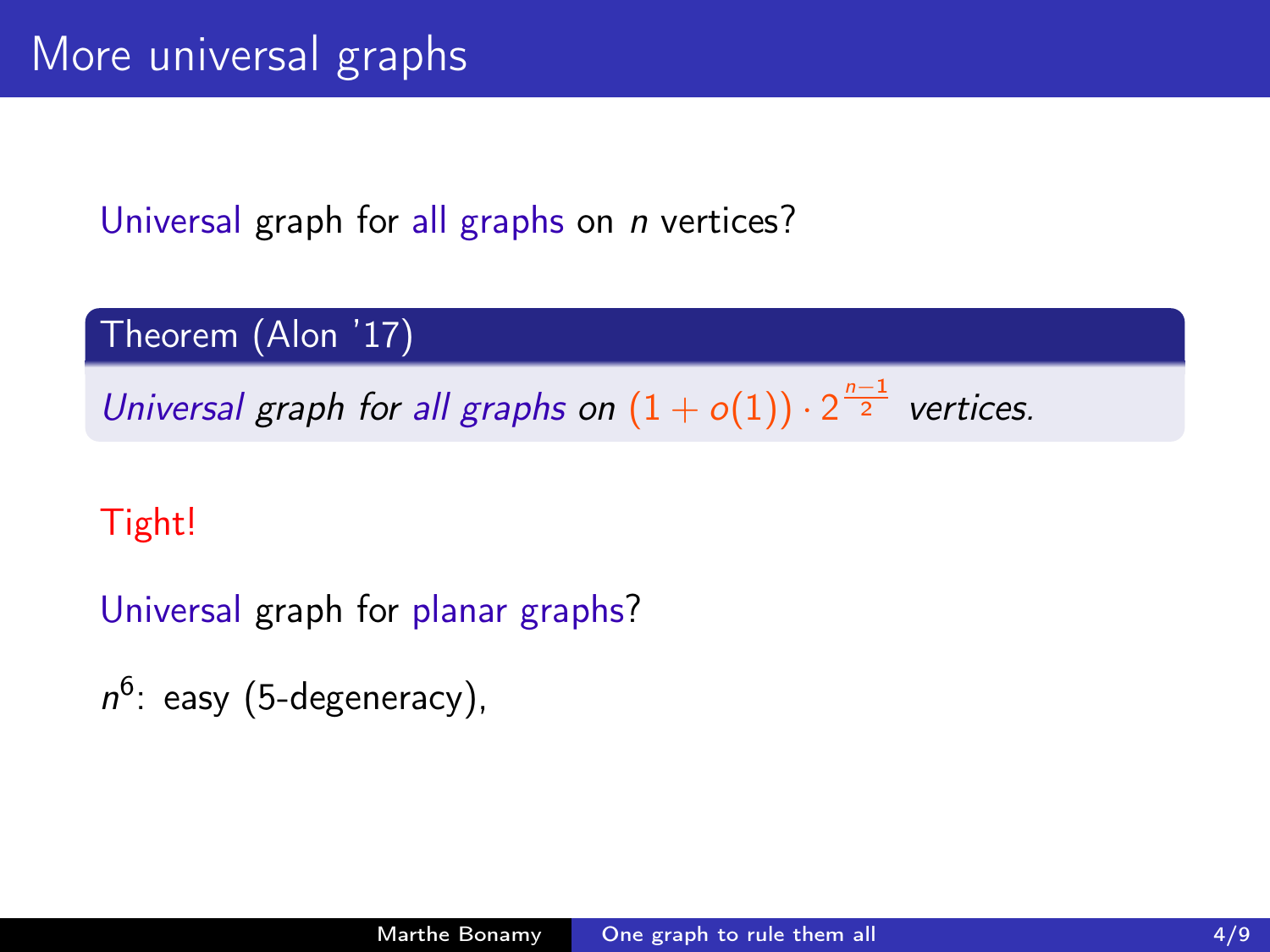Theorem (Alon '17)

Universal graph for all graphs on  $(1+o(1)) \cdot 2^{\frac{n-1}{2}}$  vertices.

Tight!

Universal graph for planar graphs?

 $n^6$ : easy (5-degeneracy),  $n^4$  (Kannan et al. '88),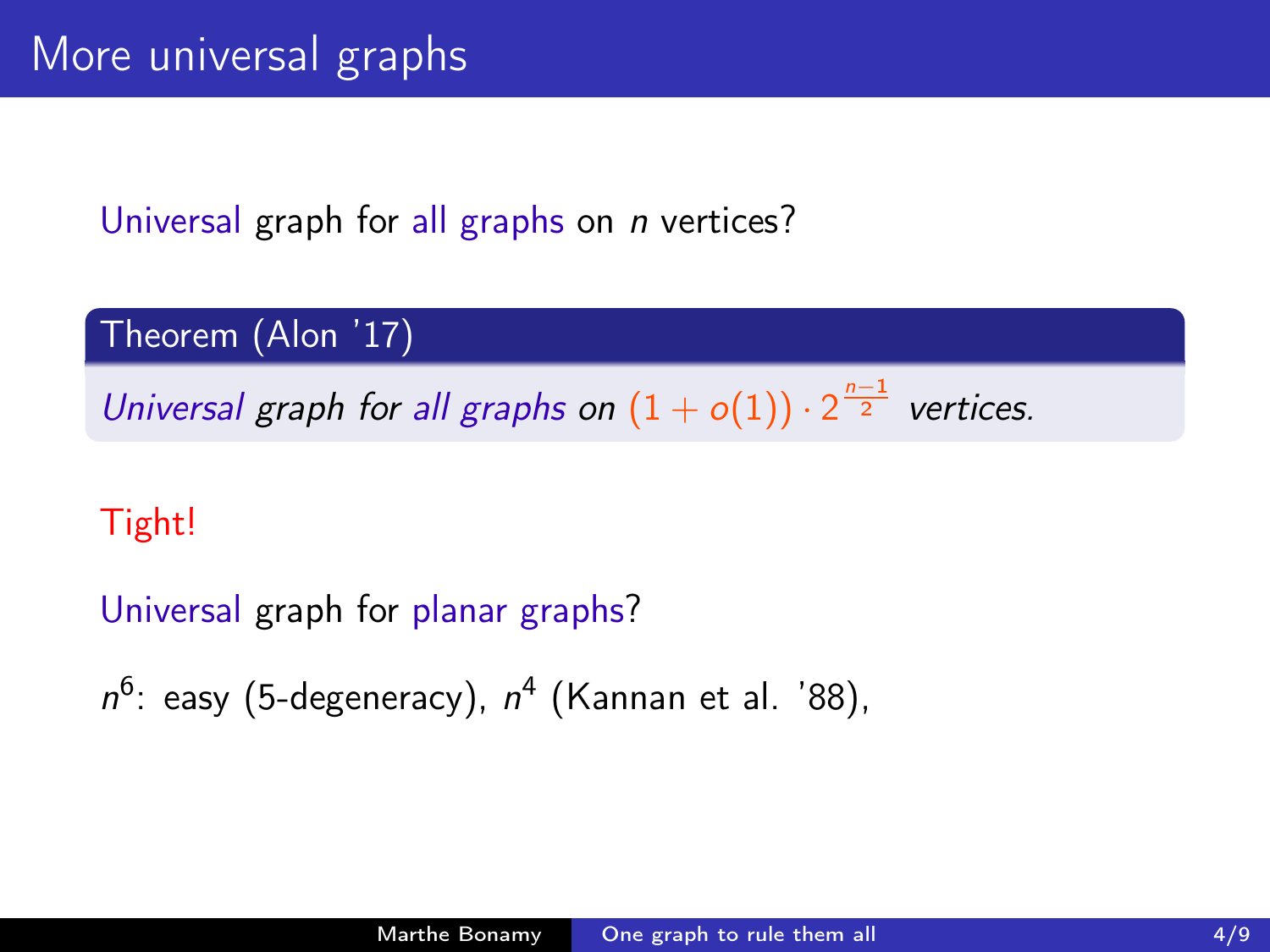Theorem (Alon '17)

Universal graph for all graphs on  $(1+o(1)) \cdot 2^{\frac{n-1}{2}}$  vertices.

Tight!

Universal graph for planar graphs?

 $n^6$ : easy (5-degeneracy),  $n^4$  (Kannan et al. '88),  $n^3$  (Schnyder '89),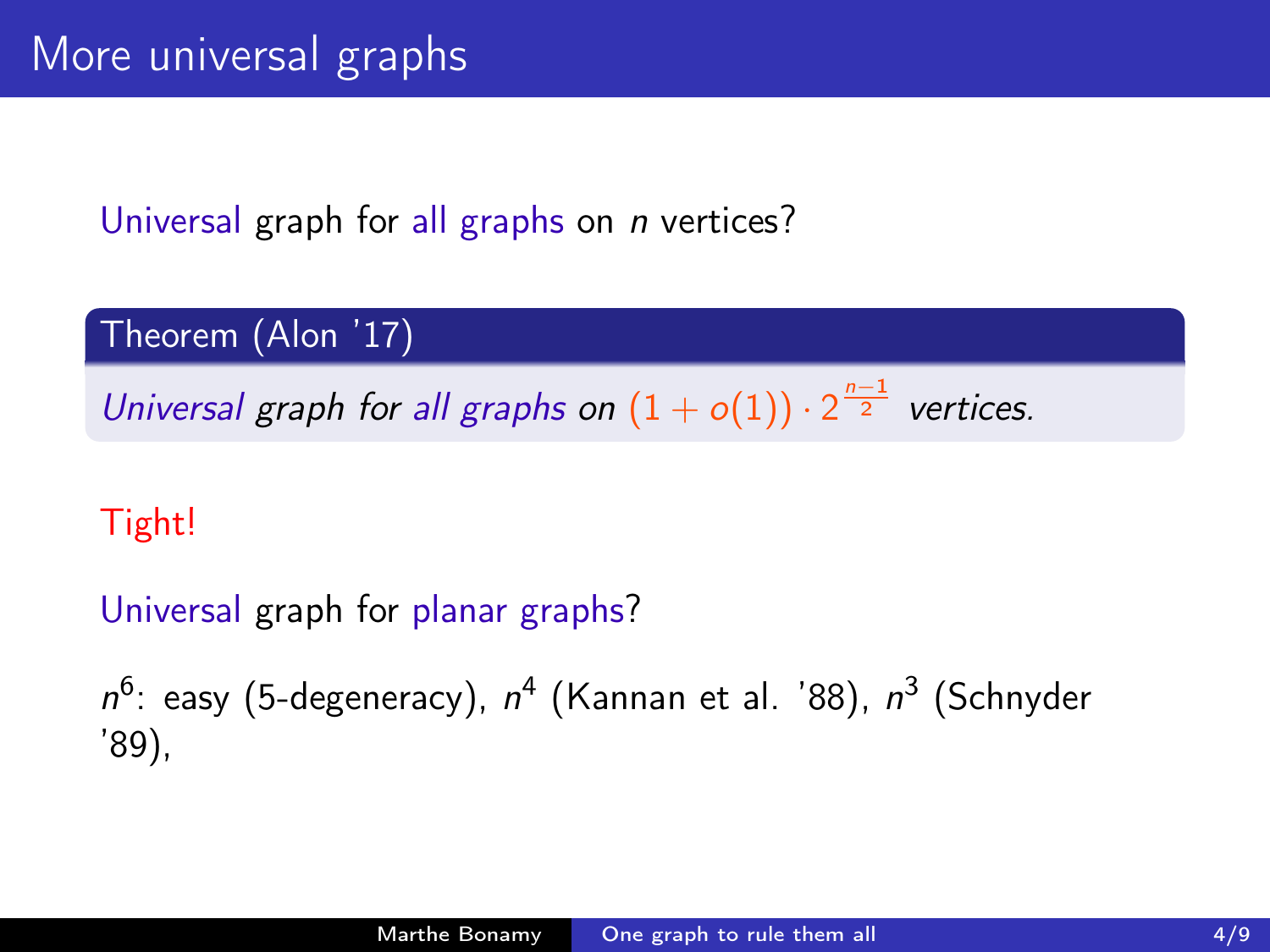Theorem (Alon '17)

Universal graph for all graphs on  $(1+o(1)) \cdot 2^{\frac{n-1}{2}}$  vertices.

Tight!

Universal graph for planar graphs?

 $n^6$ : easy (5-degeneracy),  $n^4$  (Kannan et al. '88),  $n^3$  (Schnyder '89),  $n^{2+o(1)}$  (Gavoille, Labourel '07).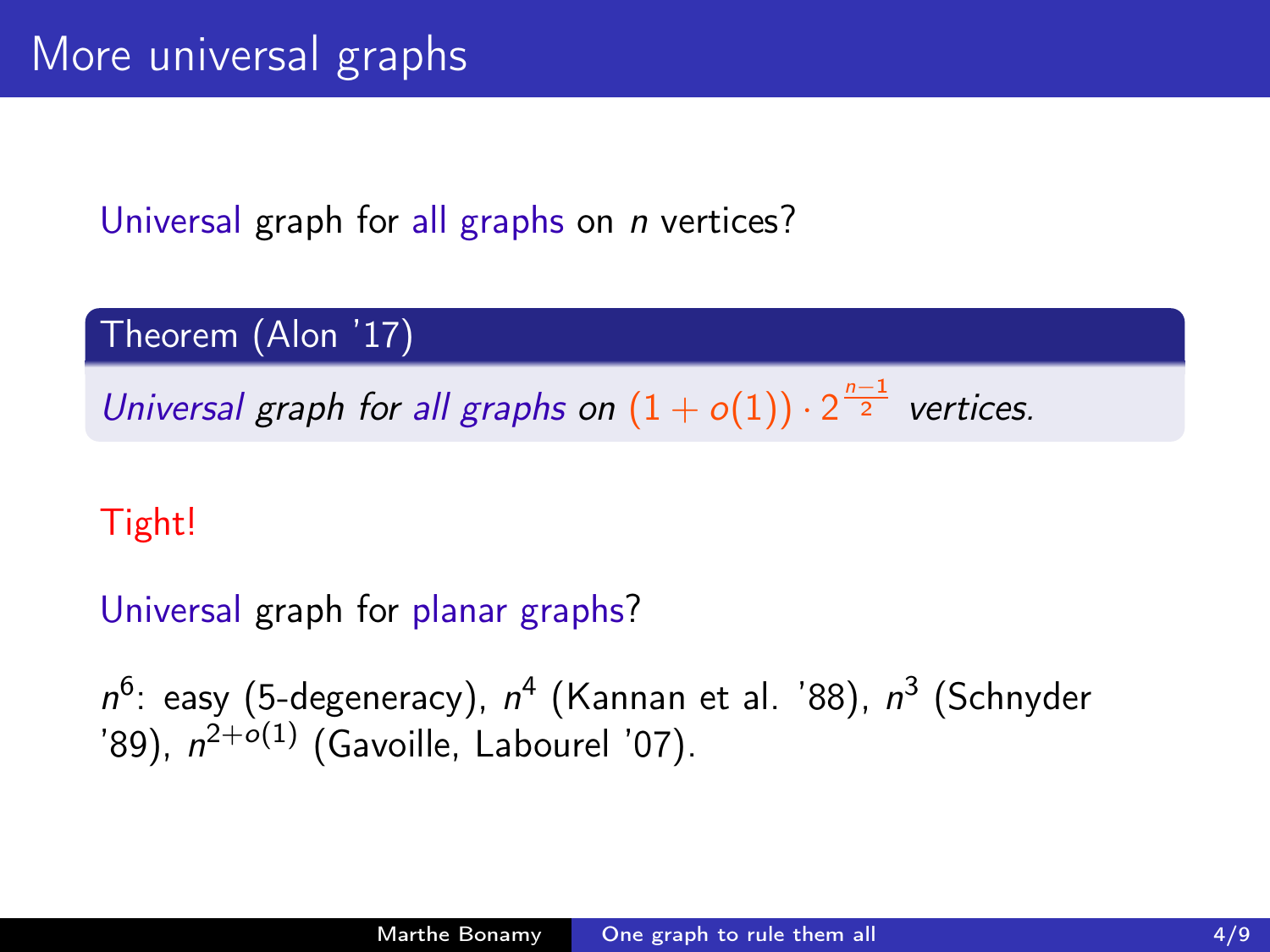Every planar graph is the almost-induced subgraph of  $P \boxtimes H$ , where P is a path, and H a graph of treewidth 8.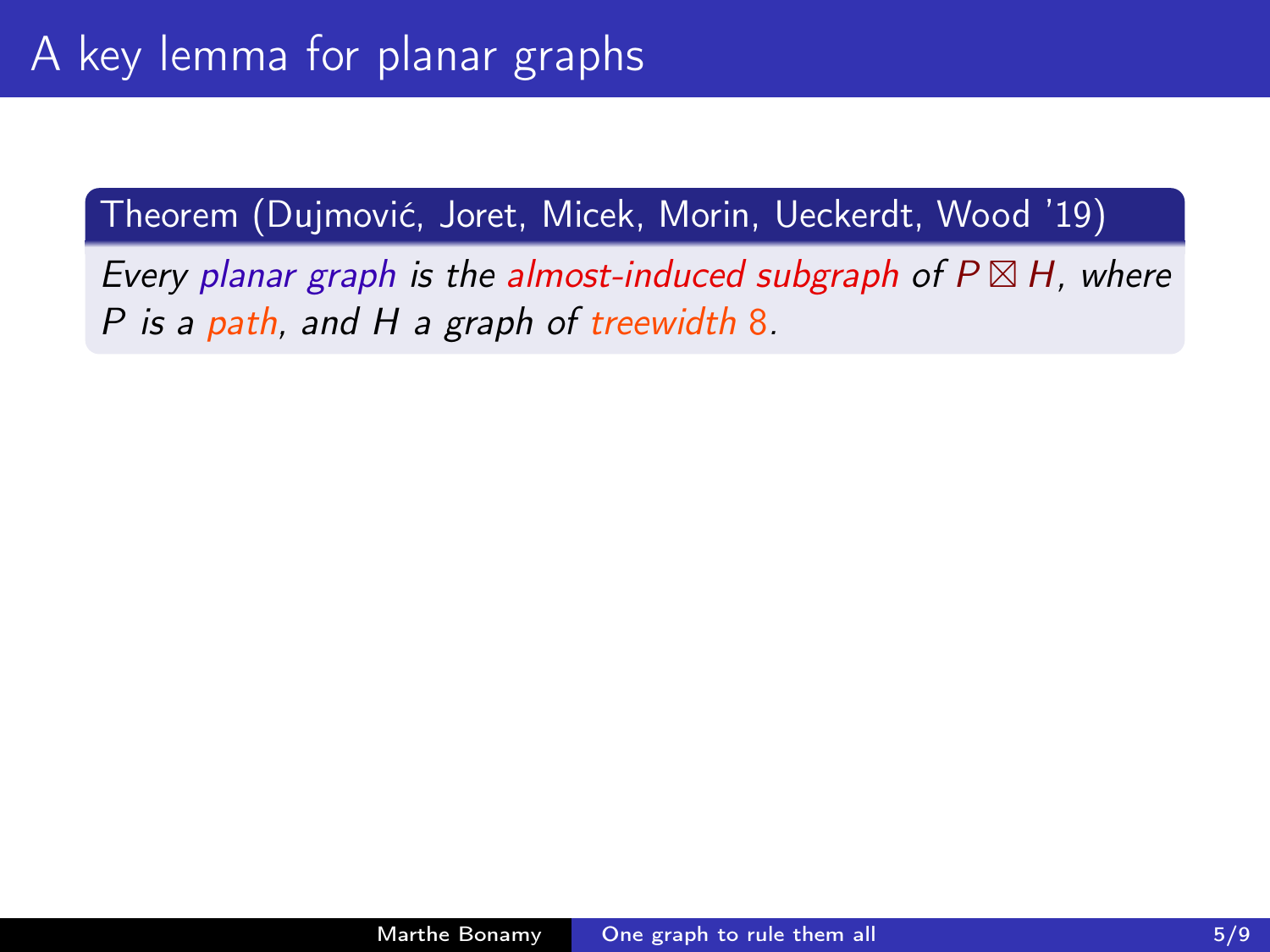Every planar graph is the almost-induced subgraph of  $P \boxtimes H$ , where P is a path, and H a graph of treewidth 8.

Theorem (Dujmović, Joret, Micek, Morin, Ueckerdt, Wood '19)

Planar graphs have bounded queue number.

('92 question by Heath, Leighton, Rosenberg)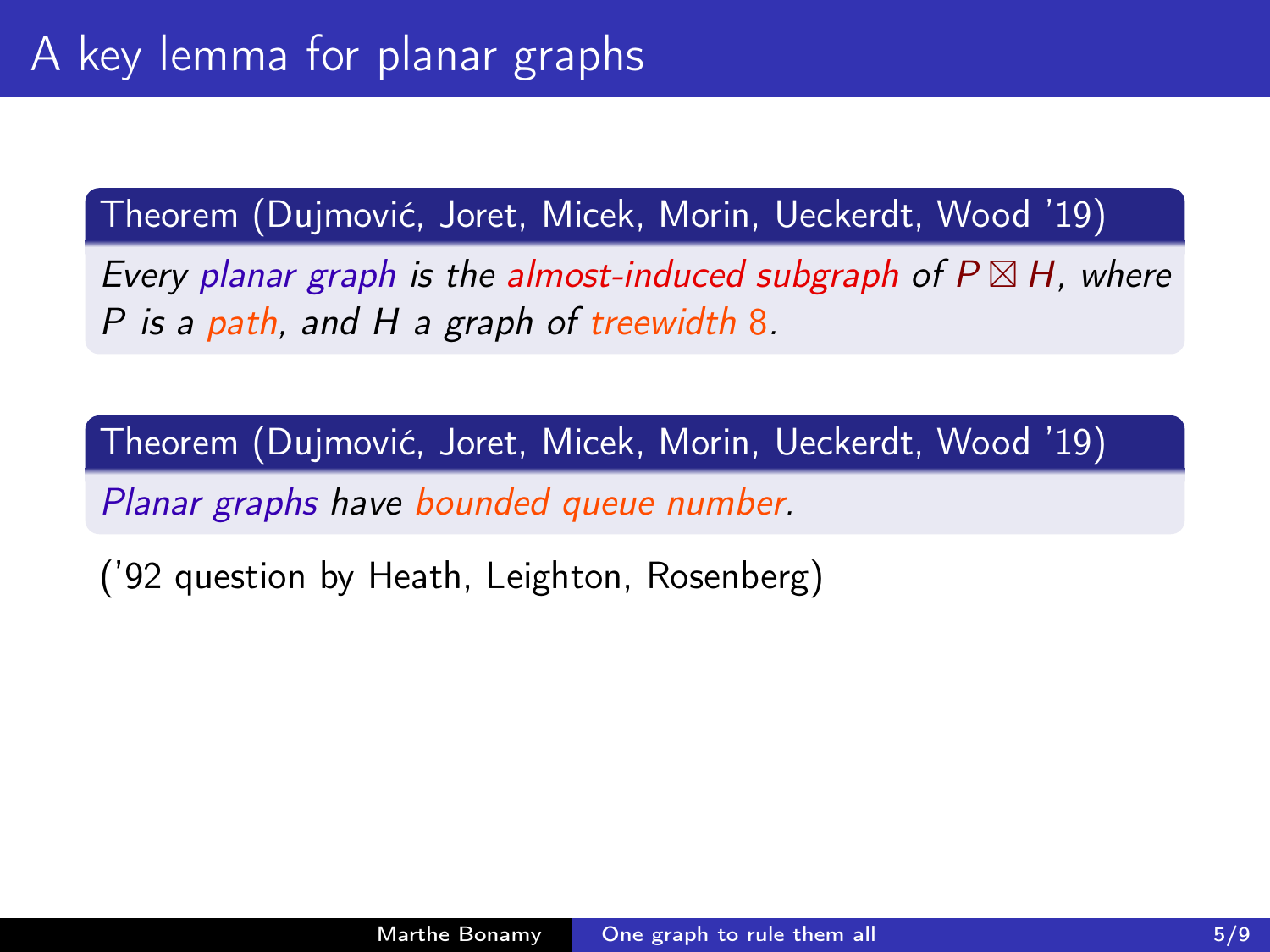Every planar graph is the almost-induced subgraph of  $P \boxtimes H$ , where P is a path, and H a graph of treewidth 8.

Theorem (Dujmović, Joret, Micek, Morin, Ueckerdt, Wood '19)

Planar graphs have bounded queue number.

('92 question by Heath, Leighton, Rosenberg)

Theorem (Dujmović, Esperet, Joret, Walczak, Wood '19)

Planar graphs admit a nonrepetitive colouring with  $O(1)$  colours.

('02 question by Alon, Grytczuk, Hałuszczak, Riordan)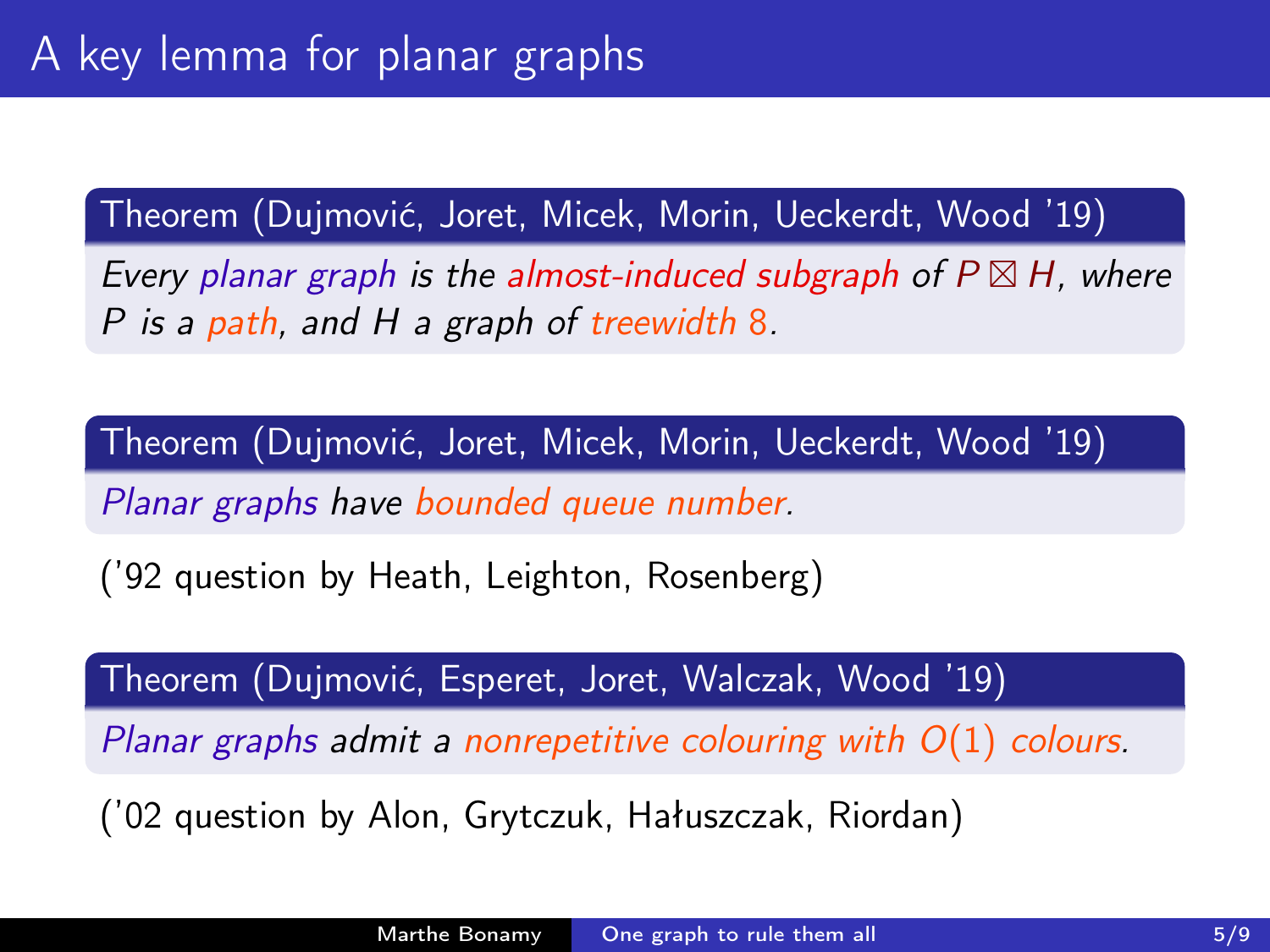Every planar graph is the almost-induced subgraph of  $P \boxtimes H$ , where P is a path, and H a graph of treewidth 8.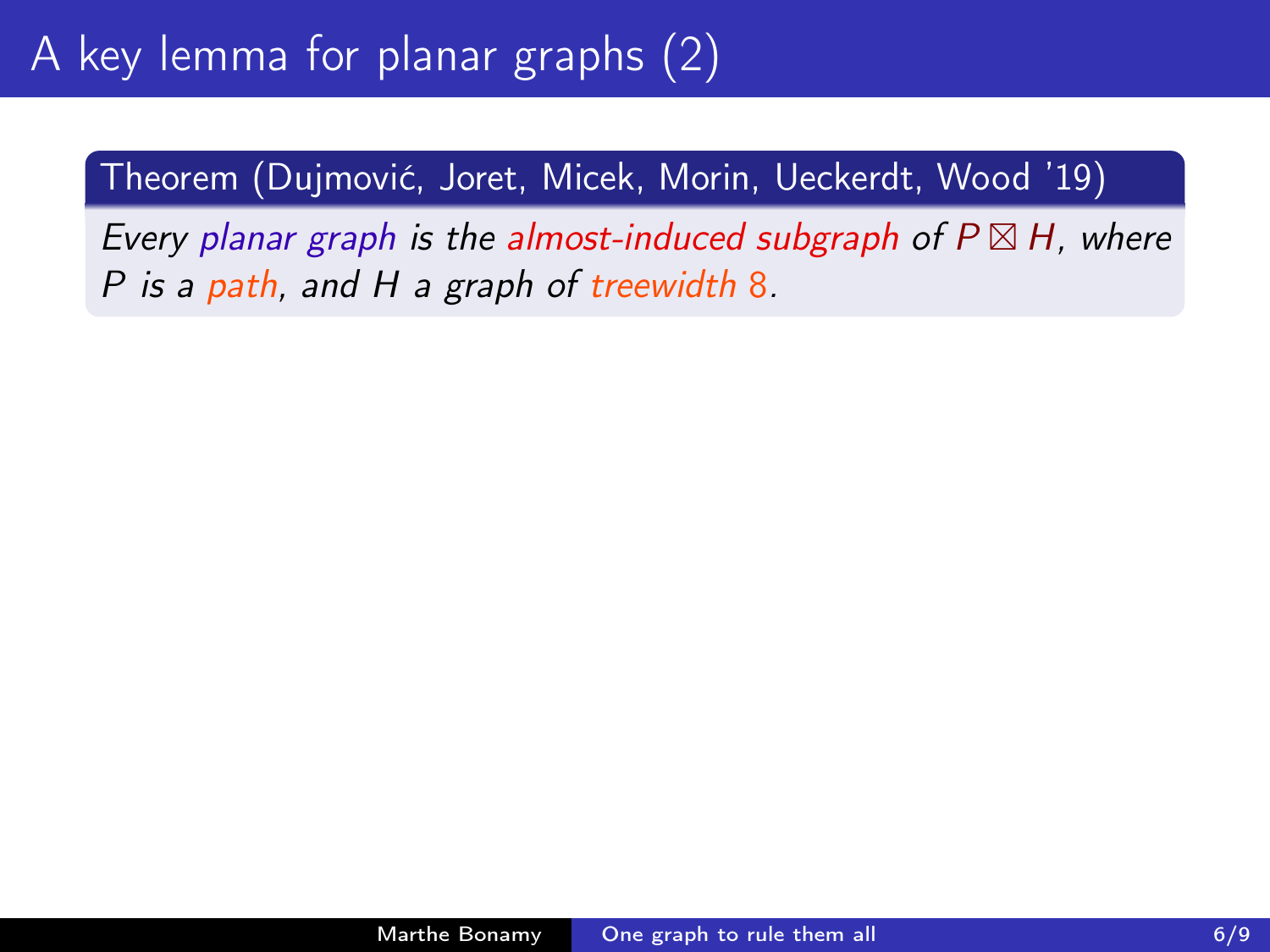## A key lemma for planar graphs (2)

### Theorem (Dujmović, Joret, Micek, Morin, Ueckerdt, Wood '19)

Every planar graph is the almost-induced subgraph of  $P \boxtimes H$ , where P is a path, and H a graph of treewidth 8.

 $\Rightarrow$  log n + log D labelling scheme for planar graphs of diameter D.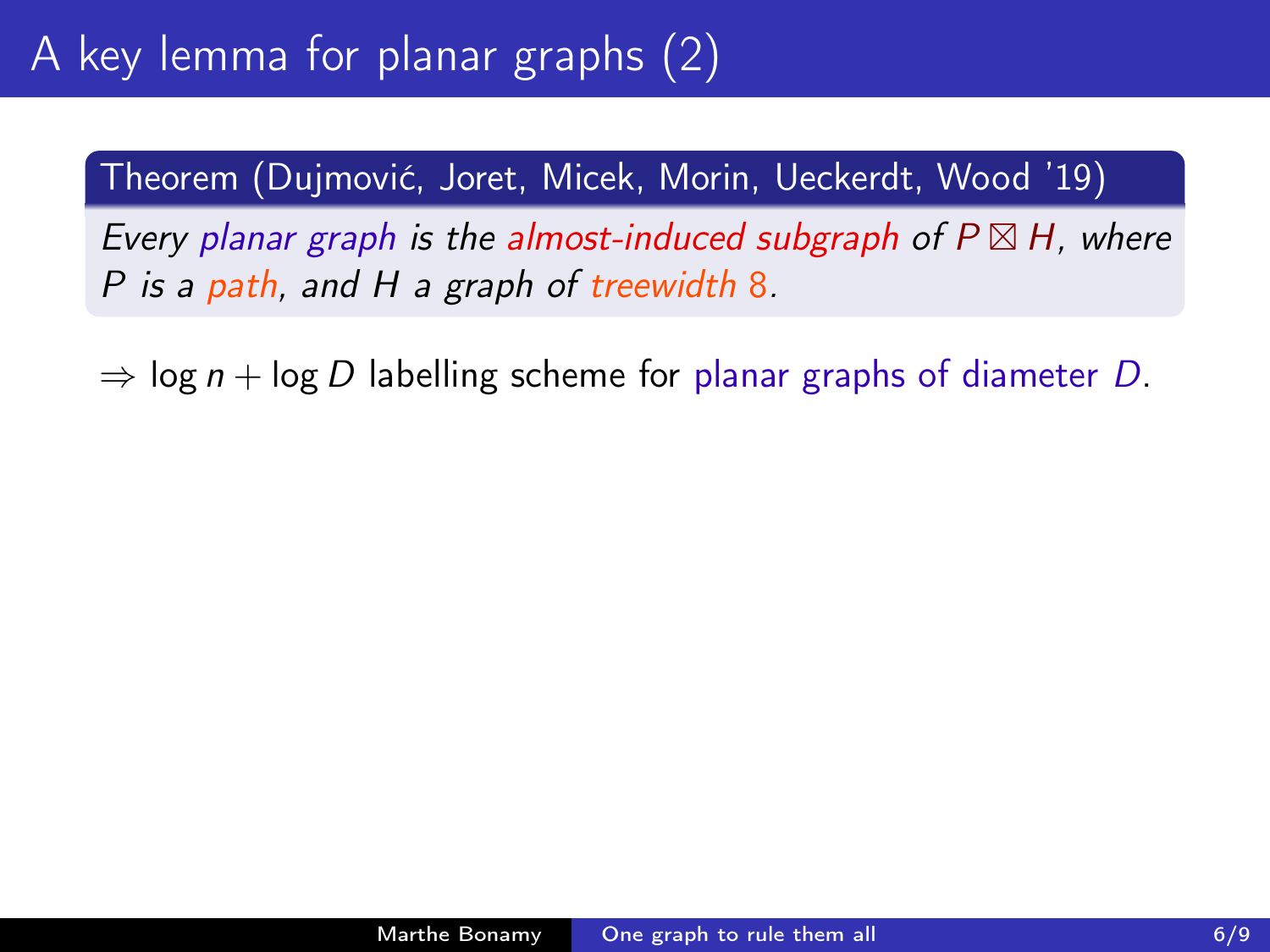Every planar graph is the almost-induced subgraph of  $P \boxtimes H$ , where P is a path, and H a graph of treewidth 8.

 $\Rightarrow$  log n + log D labelling scheme for planar graphs of diameter D. Express a planar graph as a "small" diameter planar graph (plus leftovers).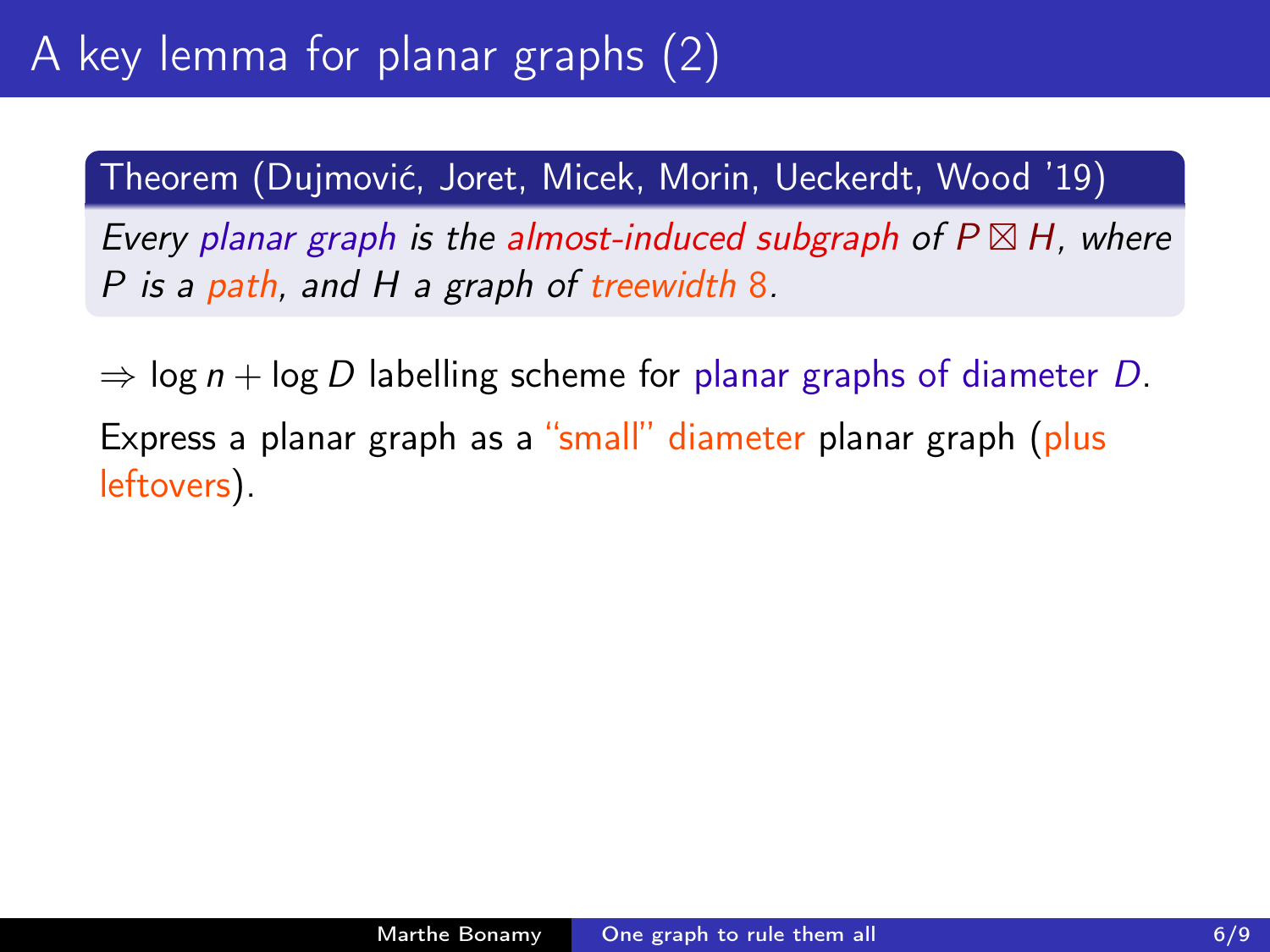Every planar graph is the almost-induced subgraph of  $P \boxtimes H$ , where P is a path, and H a graph of treewidth 8.

 $\Rightarrow$  log n + log D labelling scheme for planar graphs of diameter D. Express a planar graph as a "small" diameter planar graph (plus leftovers).

Theorem (B., Gavoille, Pilipczuk '19)

Universal graph for planar graphs on  $n^{\frac{4}{3}+o(1)}$  vertices.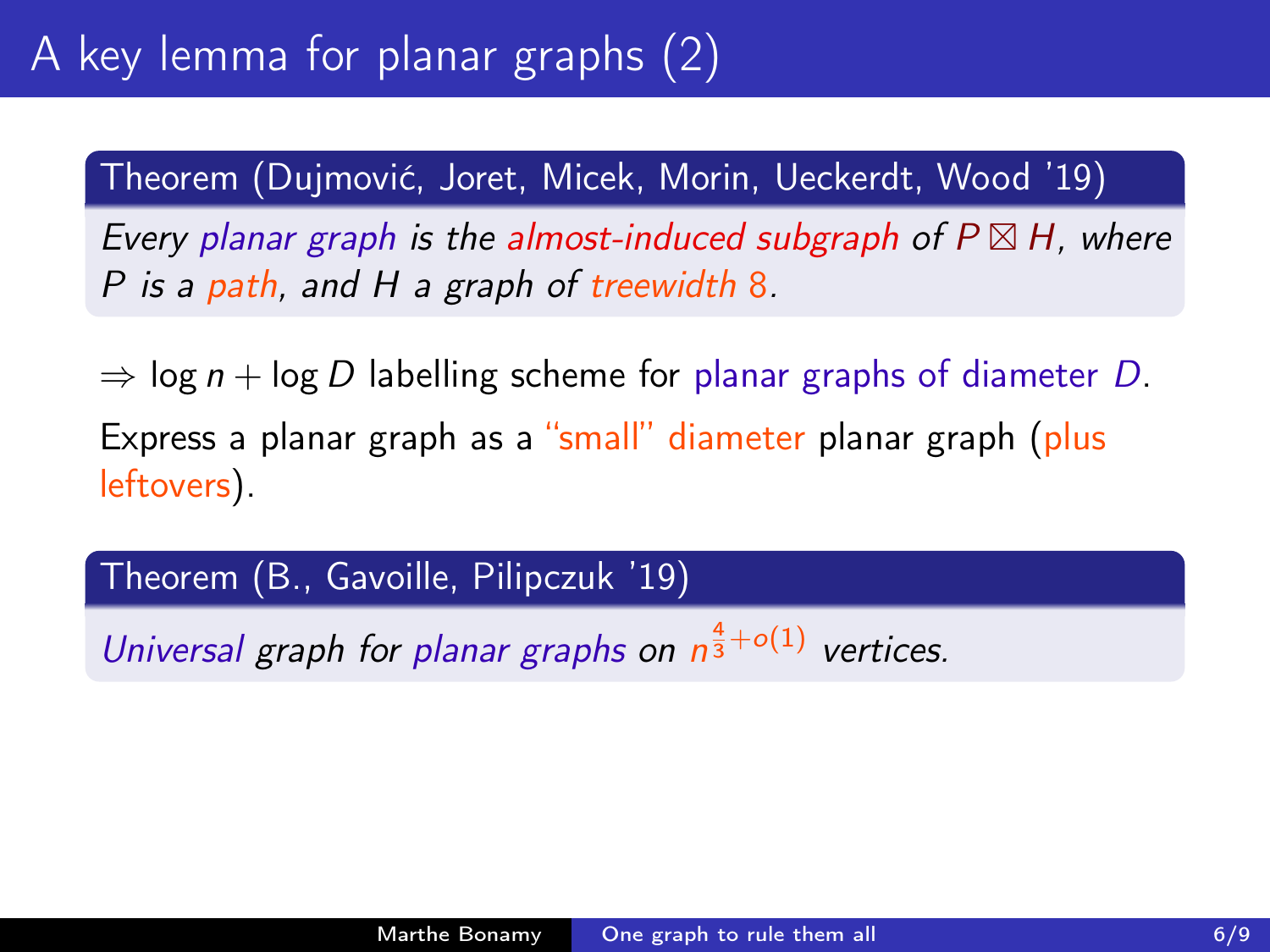Every planar graph is the almost-induced subgraph of  $P \boxtimes H$ , where P is a path, and H a graph of treewidth 8.

 $\Rightarrow$  log n + log D labelling scheme for planar graphs of diameter D. Express a planar graph as a "small" diameter planar graph (plus leftovers).

Theorem (B., Gavoille, Pilipczuk '19)

Universal graph for planar graphs on  $n^{\frac{4}{3}+o(1)}$  vertices.

Theorem (Dujmović, Esperet, Joret, Gavoille, Micek, Morin '20)

Universal graph for planar graphs on  $n^{1+o(1)}$  vertices.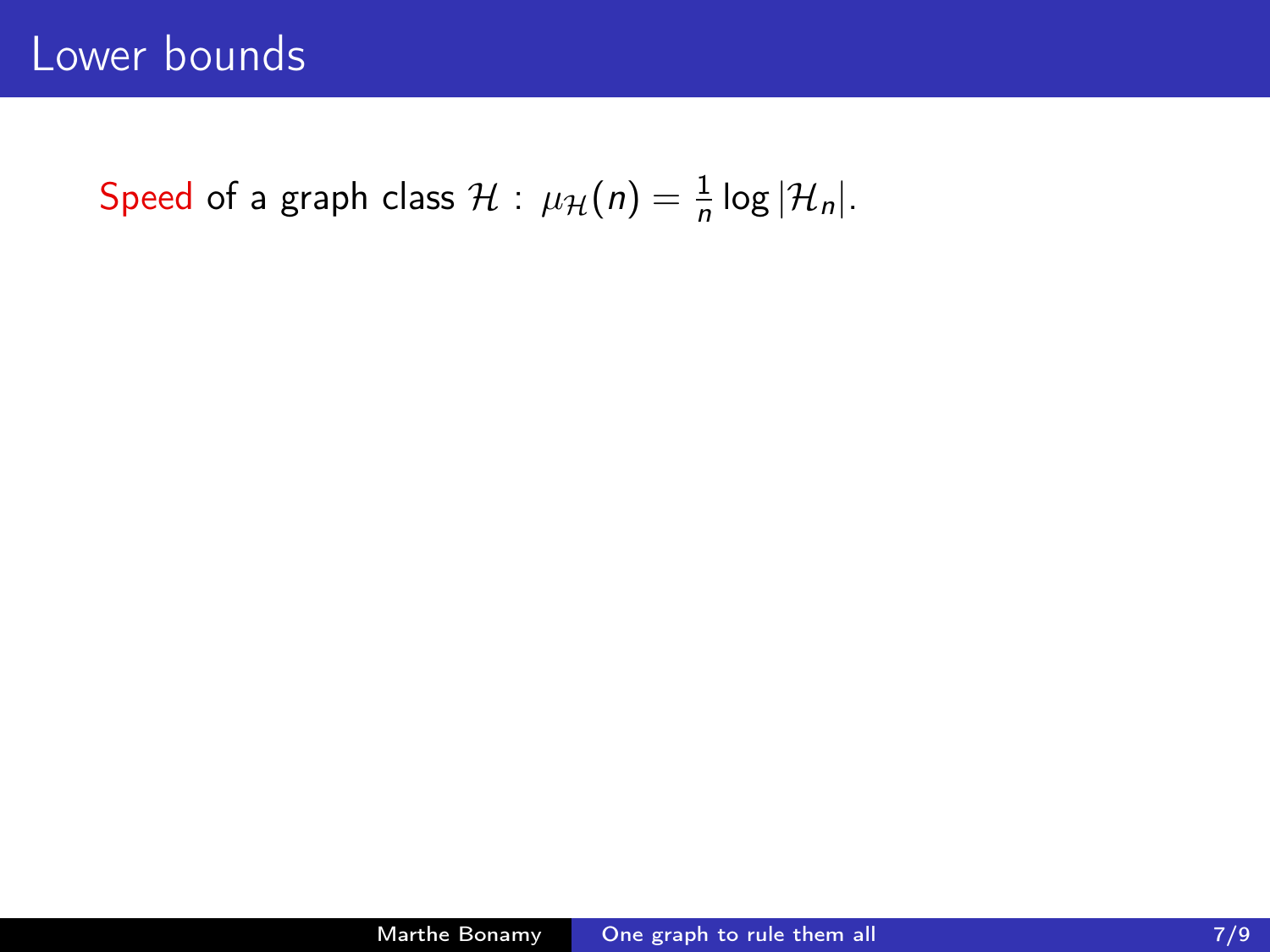No universal graph of size less than  $2^{\mu_{\mathcal{H}}(n)}$ .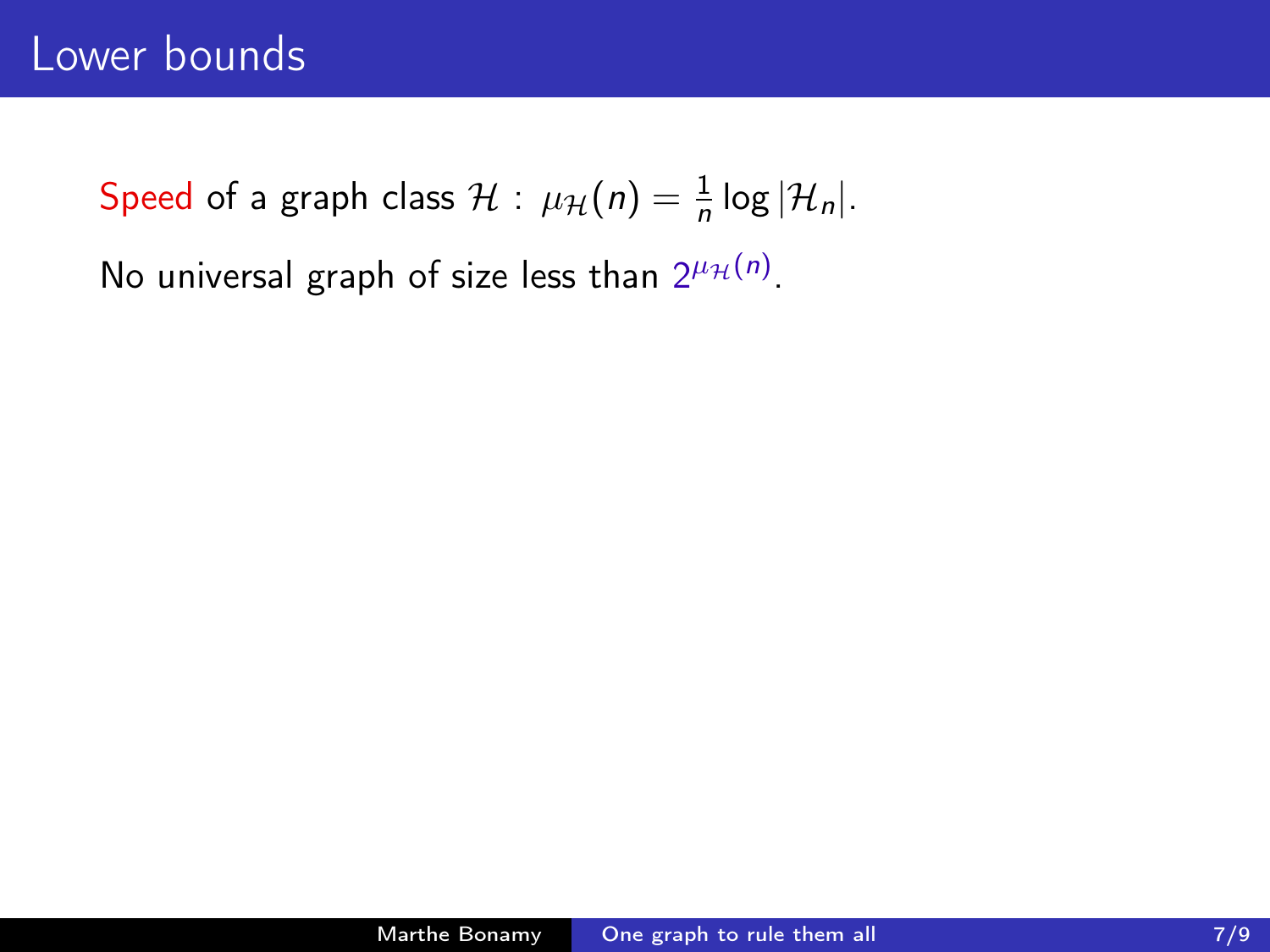No universal graph of size less than  $2^{\mu_{\mathcal{H}}(n)}$ .

Conjecture (Implicit Graph Conjecture, Kannan, Naor, Rudich '88)

If  $\mu_{\mathcal{H}}(n) = O(\log n)$  and H is hereditary, there is a universal graph for H on  $2^{O(\log n)} = Poly(n)$  vertices.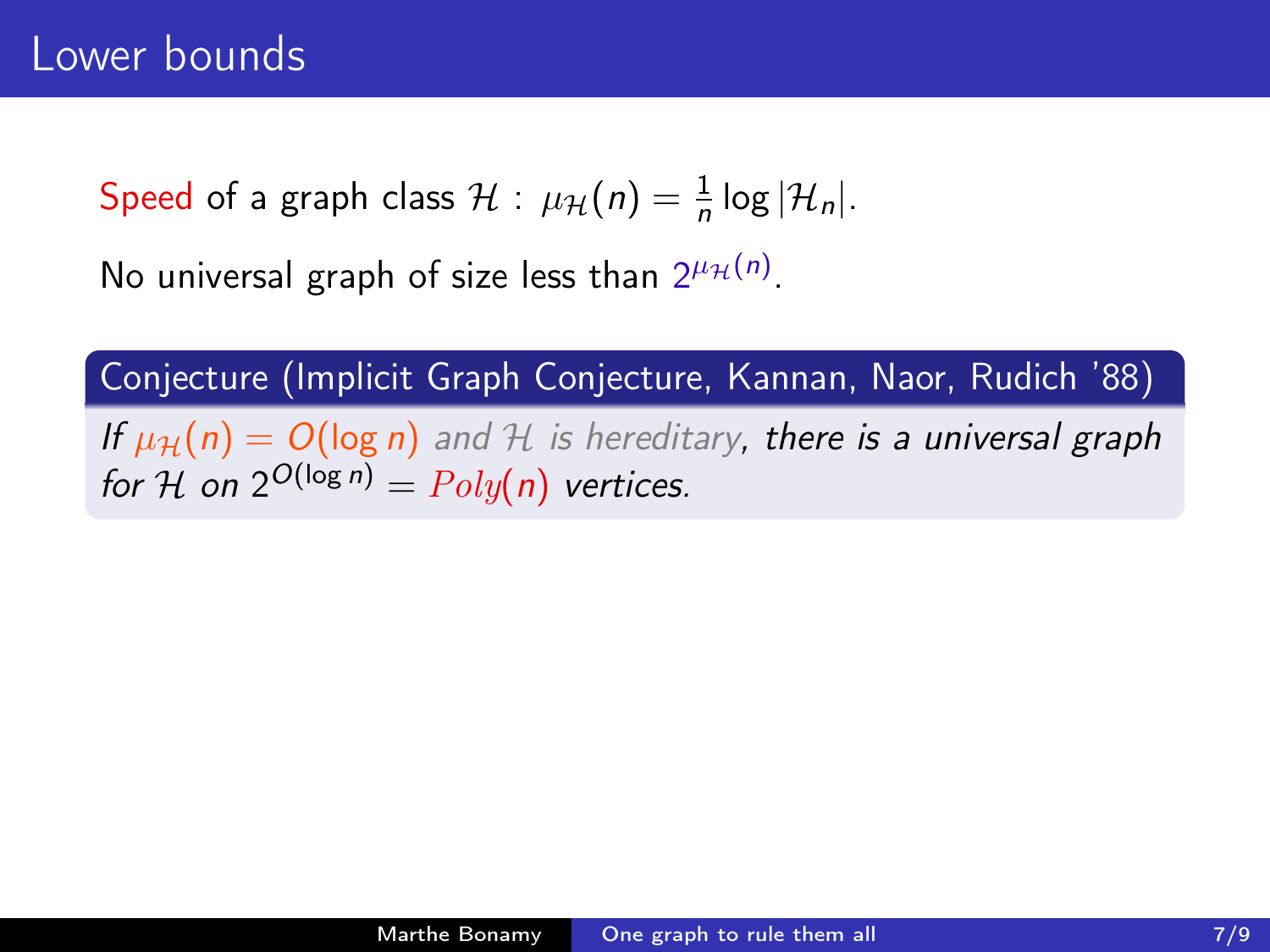No universal graph of size less than  $2^{\mu_{\mathcal{H}}(n)}$ .

Conjecture (Implicit Graph Conjecture, Kannan, Naor, Rudich '88)

If  $\mu_{\mathcal{H}}(n) = O(\log n)$  and H is hereditary, there is a universal graph for H on  $2^{O(\log n)} = Poly(n)$  vertices.

Theorem (B., Esperet, Groenland, Scott '20)

For every hereditary H, there is a universal graph on  $2^{\mu_{\mathcal{H}}(n)+o(n)}$ vertices.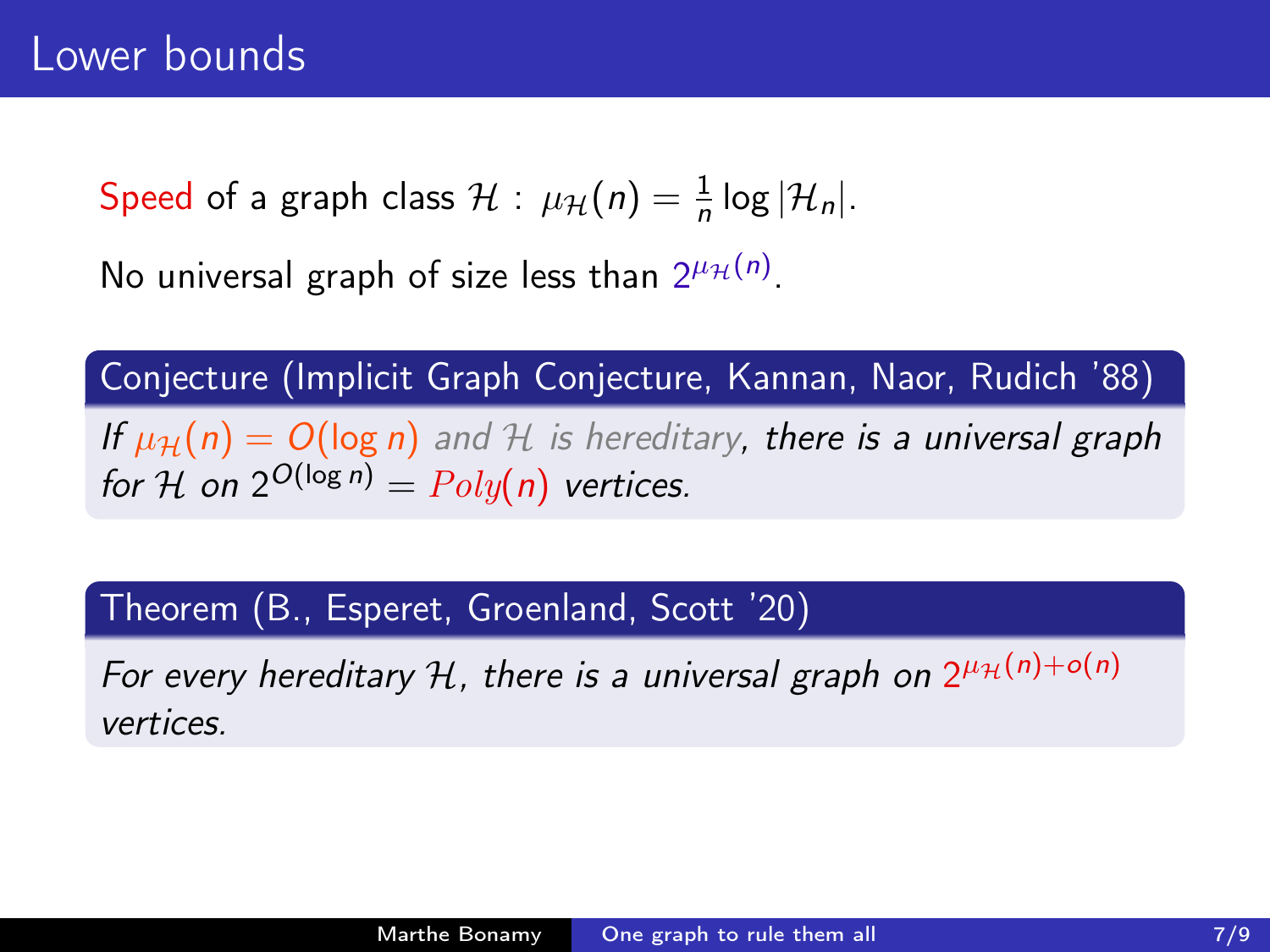No universal graph of size less than  $2^{\mu_{\mathcal{H}}(n)}$ .

Conjecture (Implicit Graph Conjecture, Kannan, Naor, Rudich '88)

If  $\mu_{\mathcal{H}}(n) = O(\log n)$  and H is hereditary, there is a universal graph for H on  $2^{O(\log n)} = Poly(n)$  vertices.

Theorem (B., Esperet, Groenland, Scott '20)

For every hereditary H, there is a universal graph on  $2^{\mu_{\mathcal{H}}(n)+o(n)}$ vertices.

 $\Rightarrow$  Every dense class can be optimally compressed.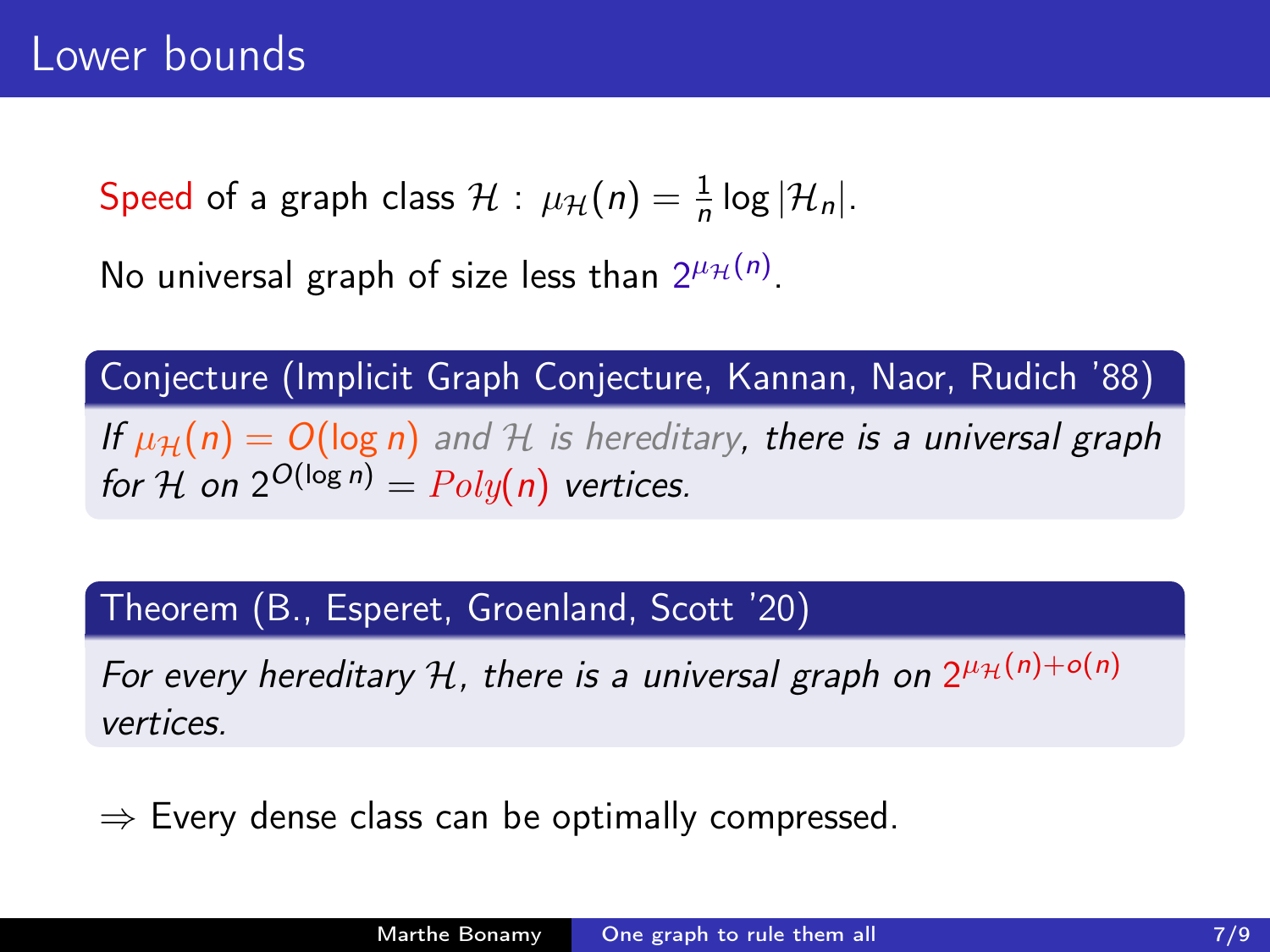### Conjecture (Implicit Graph Conjecture, Kannan, Naor, Rudich '88)

If  $\mu_{\mathcal{H}}(n) = O(\log n)$  and H is hereditary, there is a universal graph for H on  $2^{O(\log n)} = Poly(n)$  vertices.

Theorem (Hatami, Hatami '21)

No. (Sometimes need (almost)  $2^{\sqrt{n}}$ .)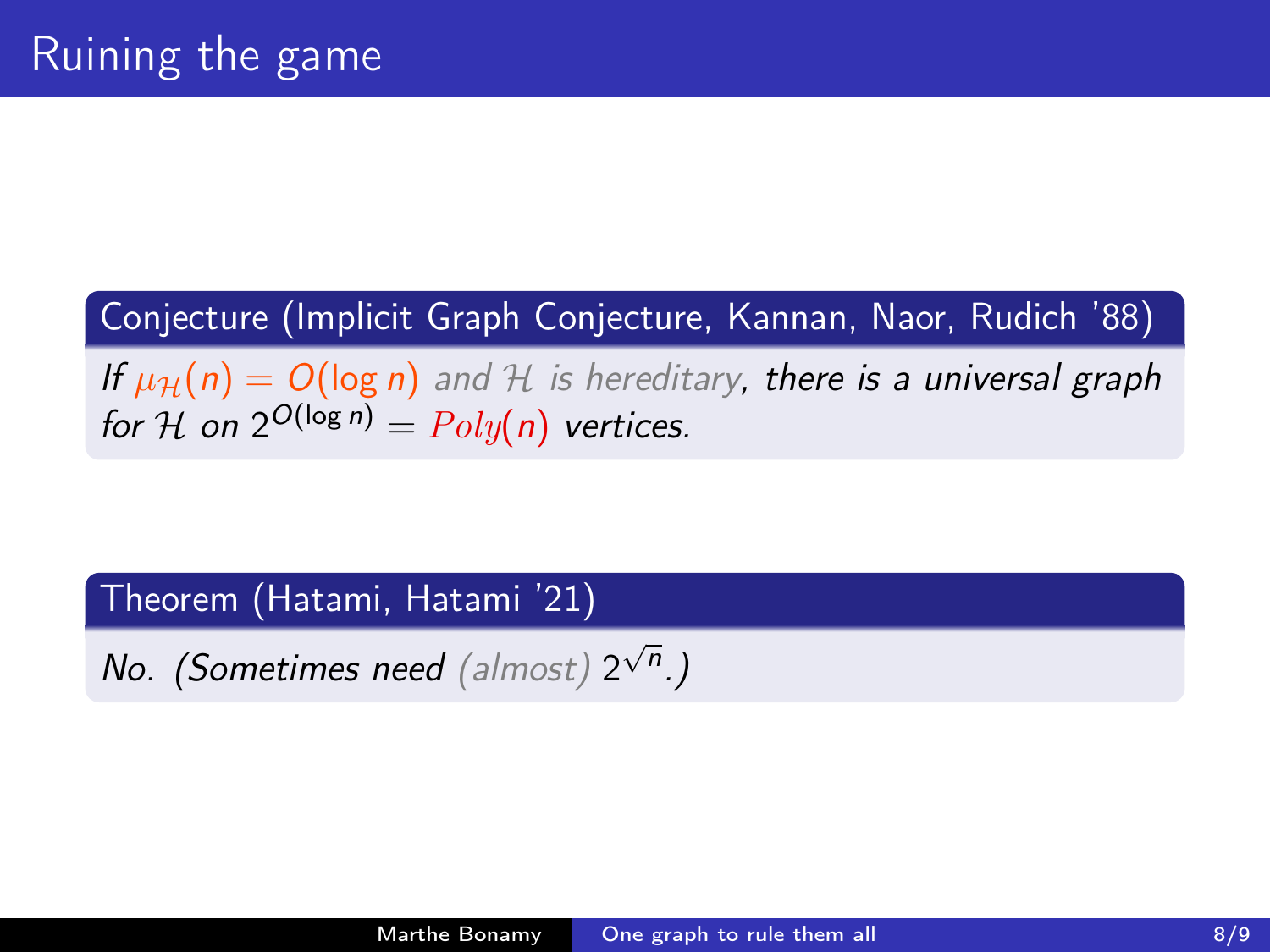## Conclusion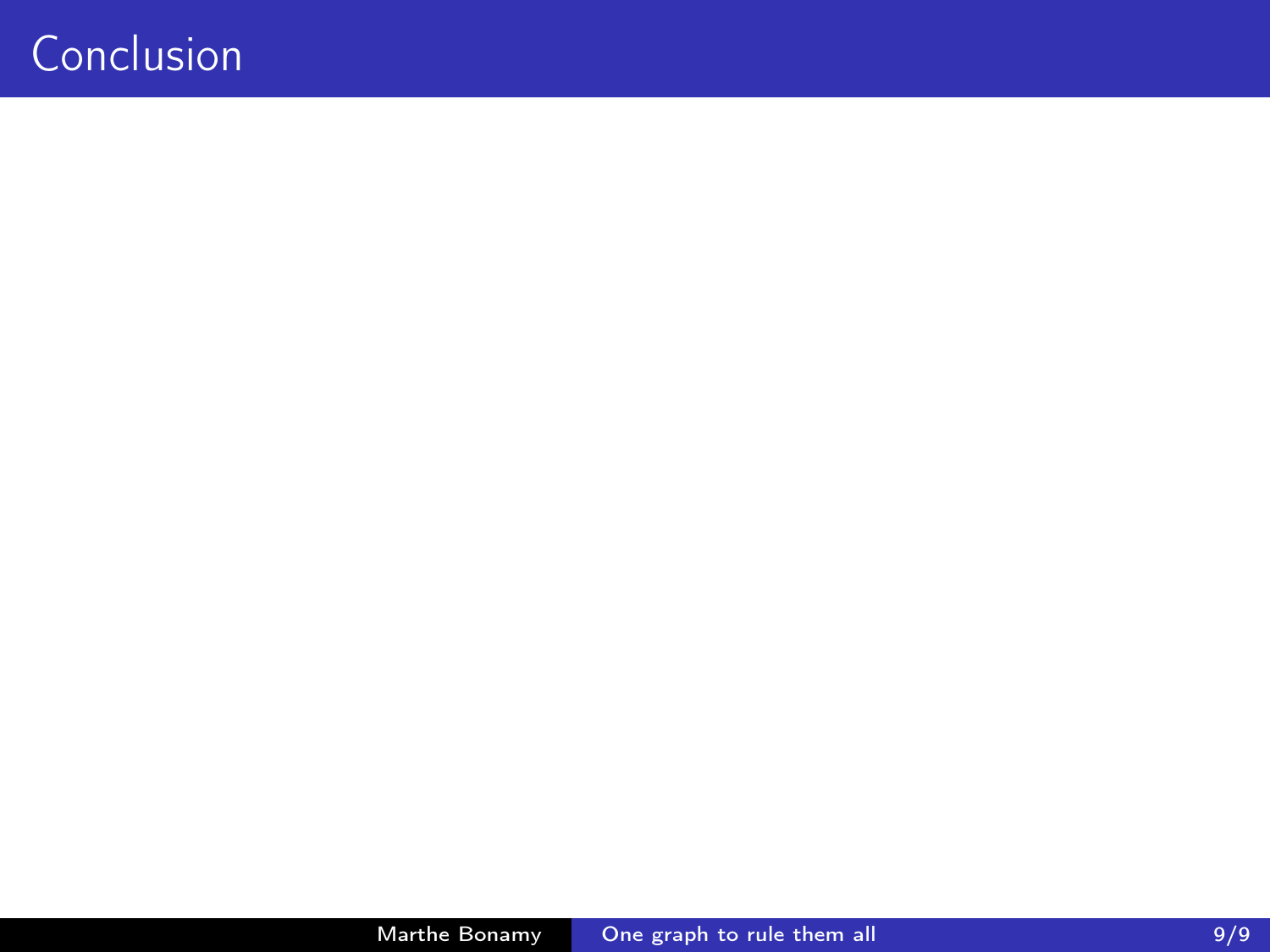### Conjecture

If  $H$  is characterized by a finite number of forbidden subgraphs, there is a universal graph for H on  $2^{(1+o(1))\cdot \mu_{\mathcal{H}}(n)}$  vertices.